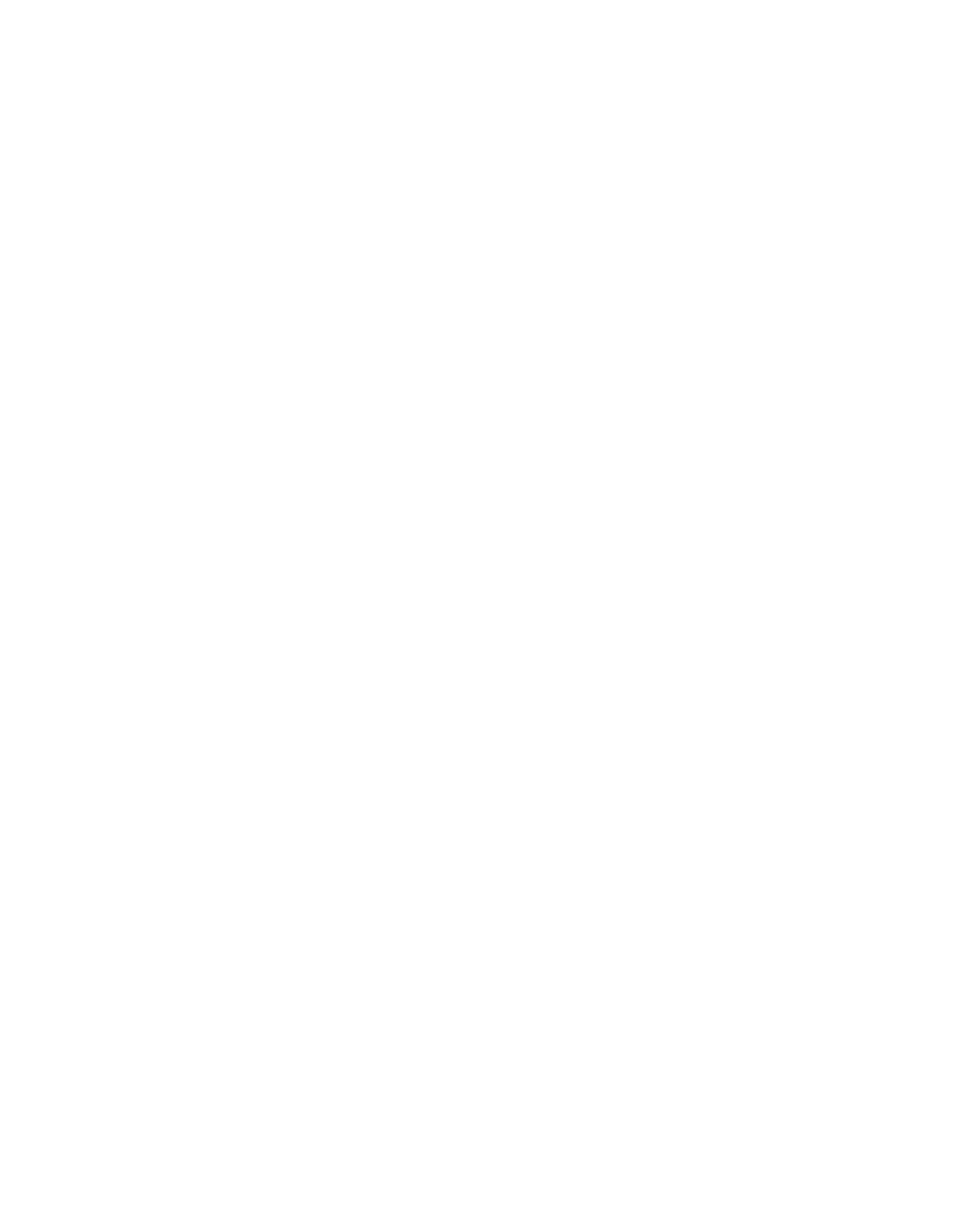#### **Board of Directors:**

Mr. K.CH.A.V.S.N. Murth : independent Director Dr. G.Chandra Bhushan : Independent Director Mr. Jagannadha Sastry Rani : Additional Director **\*** Mr. Kotturi Ravi Kumar : Additional Director **\*** Mr. M. Krishnam Raju : Director Mr. D. S. Subrahmanyam : Whole Time Director<br>Mr. Penugonda TVM. Suresh : Managing Director Mr. Penugonda TVM. Suresh

\* Appointed as Additional directors w.e.f from 14.08.2012

### **Registered Office:**

Plot No.91 Road no.7-B Jubilee Hills, Hyderabad – 500 033 Tel No. 040 – 23550268, 23544862

#### **Auditors:**

M/s. Karumanchi & Associates Chartered Accountants Flat No.301, Swarganivas Enclave H.No 7-1-619/A, Behind HUDAComplex Ameerpet, Hyderabad-500038

#### **Bankers:**

HDFC Bank Limited Jubilee Hills Branch Hyderabad

#### **Registrars & Share Transfer Agents:**

Venture Capital and Corporate Investments Private Ltd 12-10-167 Bharat Nagar Hyderabad-500018 Ph: 040-23818475/476 Fax: 040-23868024

**U**RL: www.colorchipsindia.com

# **Email Id for Investor Related Matters: cs@colorchipsindia.com**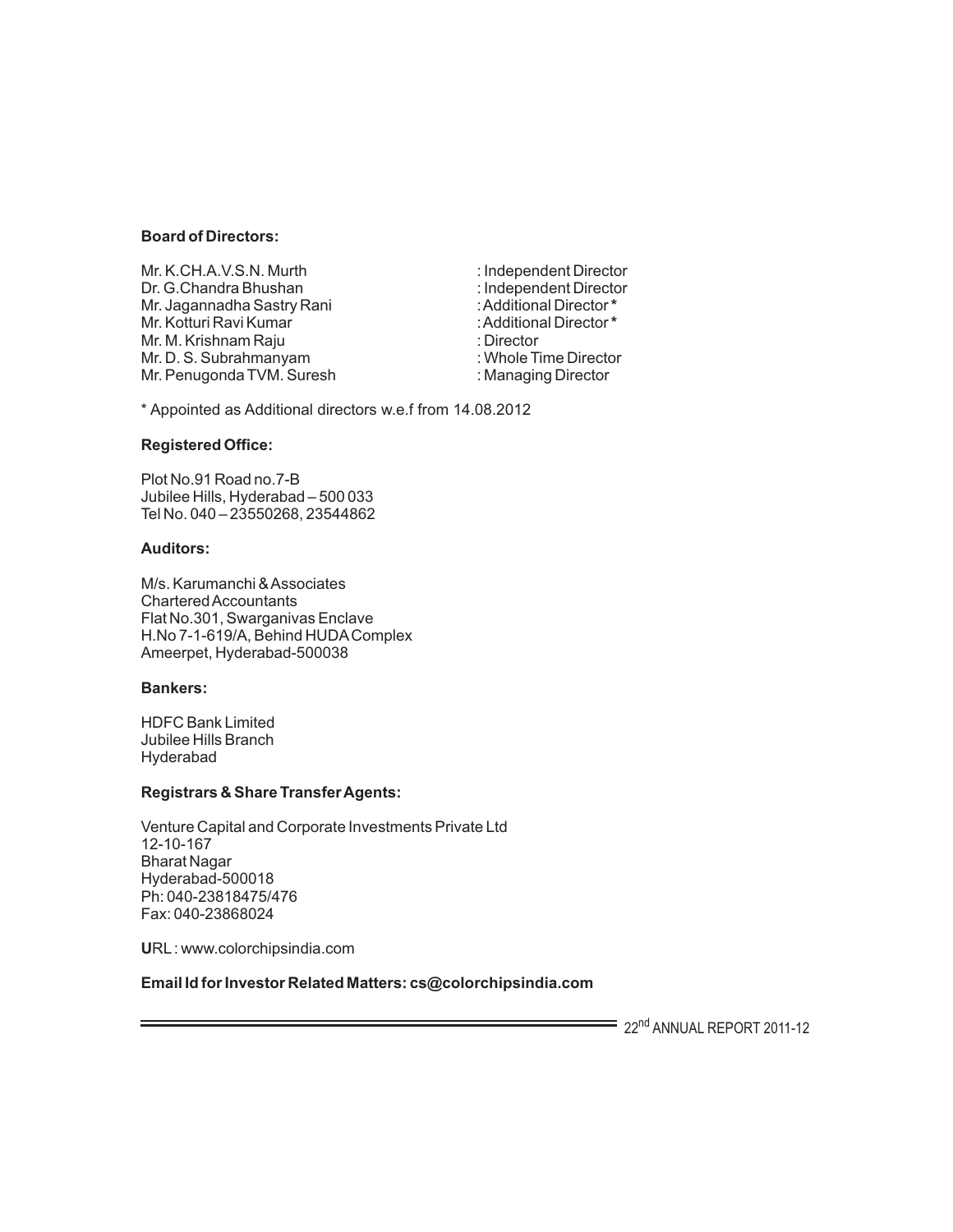# **NOTICE**

NOTICE is hereby given that the 22<sup>nd</sup> Annual General Meeting of the Members of Color Chips (India) Limited will be held on Saturday, the 03<sup>rd</sup> day of November, 2012 at 12.00 PM at Hotel One Place, P.R.R Estate, 2-22-298, Behind K.P.H.B Bus Stop, Hyderabad – 500072 to transact the following business:

#### **Ordinary Business:**

- 1. To receive, consider and adopt the Balance Sheet as at  $30<sup>th</sup>$  June, 2012 and the Profit and Loss Account for the year ended  $30<sup>th</sup>$  June, 2012 and the Reports of Board of Directors and Auditors thereon.
- 2. To appoint a Director in place of Dr. G.Chandra Bhushan who retires by rotation and being eligible, offers himself for reappointment.
- 3. To appoint a Director in place of Mr. M. Krishnam Raju who retires by rotation and being eligible, offers himself for reappointment.
- 4. To consider and if thought fit, to pass, with or without modification the following resolution as Special Resolution:

Resolved that pursuant to Section 224,225 &other applicable provisions of the Companies Act, 1956 M/s S.N.Murthy & Co, Chartered Accountants, Hyderabad, be and is hereby appointed as Auditors of the Company in place of the retiring Auditors M/s Karumanchi & Associates, Chartered Accountants, Hyderabad, who expressed their unwillingness to continue as Auditors, to hold office from the conclusion of this Annual General Meeting until the conclusion of the next Annual General Meeting of the Company at such remuneration to be decided by the Board of Directors of the Company based on the recommendation of the Audit Committee of the Company."

Hyderabad September  $29<sup>th</sup>$ , 2012 **BY ORDER OF THE BOARD**

 **SD/- PENUGONDA TVM SURESH MANAGING DIRECTOR**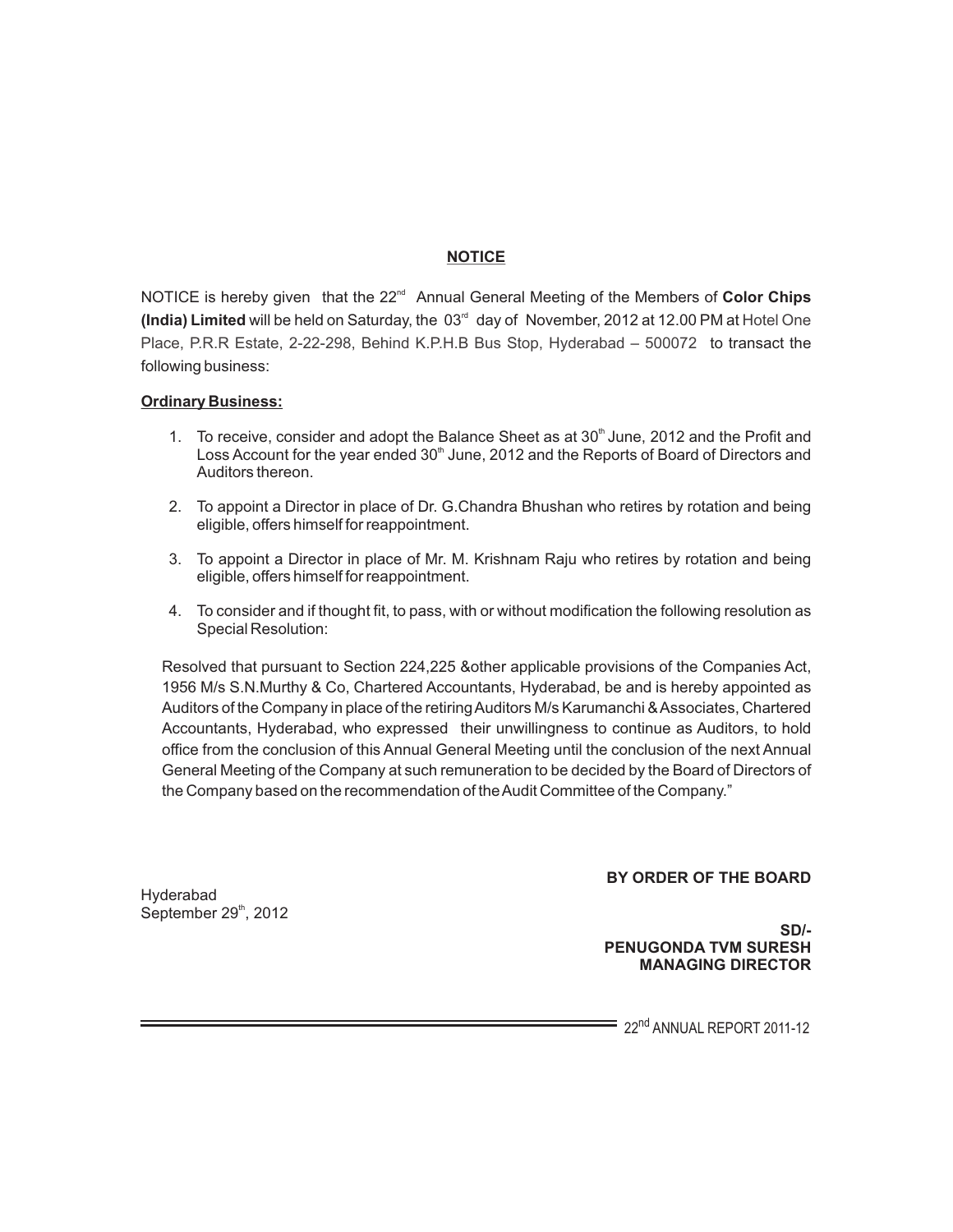# **SPECIAL BUSINESS:**

5. To consider and if thought fit, to pass , with or without modification(s), the following resolution as an **Ordinary Resolution**:

"RESOLVED THAT Mr. Jagannadha Sastry Rani, who was appointed as an Additional Director of the company pursuant to the provisions of section 260 of the Companies Act 1956 by the Board of Directors w.e.f 14<sup>th</sup> August, 2012 and who holds the office up to the date of the ensuring Annual General Meeting and in respect of whom the company has received a notice in writing under section 257 read with section 190 of the said Act, along with a deposit of Rs.500/- proposing him as a candidate for the office of Director of the company be and is hereby appointed as a director of the Company whose period of office is liable to retire by rotation."

6. To consider and if thought fit, to pass , with or without modification(s), the following resolution as an **Ordinary Resolution**:

"RESOLVED THAT Mr. Kotturi Ravi Kumar, who was appointed as an Additional Director of the company pursuant to the provisions of section 260 of the Companies Act 1956 by the Board of Directors w.e.f  $14<sup>th</sup>$  August, 2012 and who holds the office up to the date of the ensuring Annual General Meeting and in respect of whom the company has received a notice in writing under section 257 read with section 190 of the said Act, along with a deposit of Rs.500/- proposing him as a candidate for the office of Director of the company be and is hereby appointed as a director of the Company whose period of office is liable to retire by rotation."

#### NOTES:

- 1. A MEMBER ENTITLED TO ATTEND AND VOTE AT THE MEETING IS ENTITLED TO APPOINT A PROXY TO ATTEND AND VOTE INSTEAD OF HIMSELF/HERSELF AND SUCH PROXY NEED NOT BE A MEMBER OF THE COMPANY. PROXY FORMS TO BE VALID SHALL BE LODGED AT THE REGISTERED OFFICE OF THE COMPANY NOT LESS THAN 48 HOURS BEFORE THE MEETING.
- 2. The Register of Members and Share Transfer Books of the Company will remain closed from Tuesday,  $23<sup>rd</sup>$  October 2012 to Saturday, 03 $<sup>rd</sup>$  November 2012, (both days inclusive).</sup>
- 3. Members are requested to bring their copies of the Annual Report at the time of attending the Meeting as the same will not be distributed at the Meeting.
- 4. Members are requested to send all communication relating to shares (Physical and Electronic) to the Company's Share Transfer Agents at M/s. Venture Capital & Corporate Investments Private Limited, 12-10-167, Bharat Nagar, Hyderabad- 500018.
- 5. The Company has designated exclusive e-mail Id called cs@colorchipsindia.com for redressal of shareholders' complaints/grievances. In case you have any queries/complaints or grievances, then please write to us at above said mail IDs.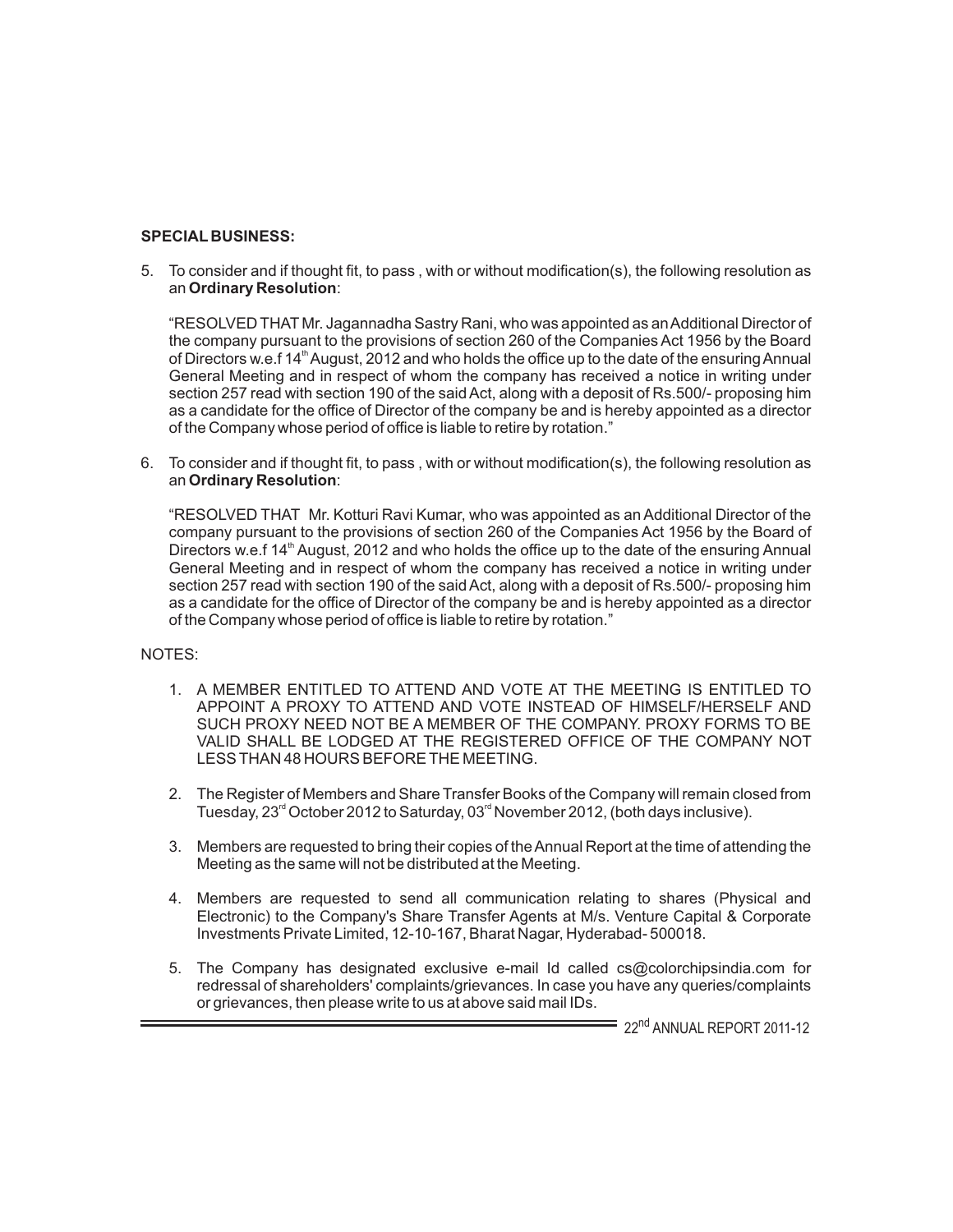- 6. The Ministry of Corporate Affairs has taken a corporate "Green Initiative in the Corporate Governance" by allowing paperless compliance by companies vide circular bearing No.18/2011 dated 29.04.2011. As per the MCA Circular, Service of documents through electronic mode i.e. e-mail by the Company will be a valid compliance of Section 53 of the Companies Act, 1956. In view of the above, notice is hereby given to every member of the Company including NRI shareholders to get their e-mail addresses registered with their respective Depository Participants (DP) in case shares are held in Demat form and with the Registrar & Share Transfer Agent (RTA) viz. M/s. Venture Capital & Corporate Investments Private Limited, Hyderabad, if the shares are held by them in physical mode. Further, it is also clarified that Company would be in compliance of provisions of Section 219(1) of the Companies Act, 1956, in case, a copy of Balance Sheet etc., is sent by electronic mail to its members subject to the above cited compliance.
- 7. Pursuant to Clause 49 of the Listing Agreement, the particulars of Directors seeking reappointment at the meeting are annexed.
- 8. Company is also in receipt of complaints from various shareholders from time to time regarding non-receipt of Annual Report. In this connection, kind attention of the shareholders is drawn towards SEBI's Circular No. Cir/CFD/DCR/5/2010 dated 07.05.2010 read with amended Clause 31 of the Listing Agreement whereby filing of the soft copy of the full Annual Report to BSE by every listed company is made mandatory and in turn BSE is putting that Annual Report on its website for the reference and perusal of all the interested members. Hence, members may download the copy of full Annual Report of the Company from BSE website for their immediate reference and perusal. Further, Company is also maintaining a functional website in compliance with the Listing Agreement entered with the stock exchanges. Annual Report and other documents are available on the website of the Company for inspection.
- 9. It is also noticed that many members holding shares in physical mode are holding insignificant shares under multiple folios. In order to provide cost effective, faster and prompt service, all Members concerned are requested under relevant clause of Listing Agreement to get their shareholding consolidated in one folio only.
- 10. The Securities and Exchange Board of India has notified that the shareholders/transferee of shares (including joint holders) holding shares in physical form are required to furnish a certified copy of their PAN Card to the company/RTA while transacting in the securities market including transfer, transmission or any other corporate action. Accordingly, all the shareholders/ transferee of shares (including joint holders) are requested to furnish a certified copy of their PAN Card to the company/RTA.
- 11. All mandatory registers / documents are open for inspection at the registered office of the Company on all working days (except Saturdays and Sundays) between 11.00 a.m. to 1.00 p.m. prior to the date of Annual General Meeting.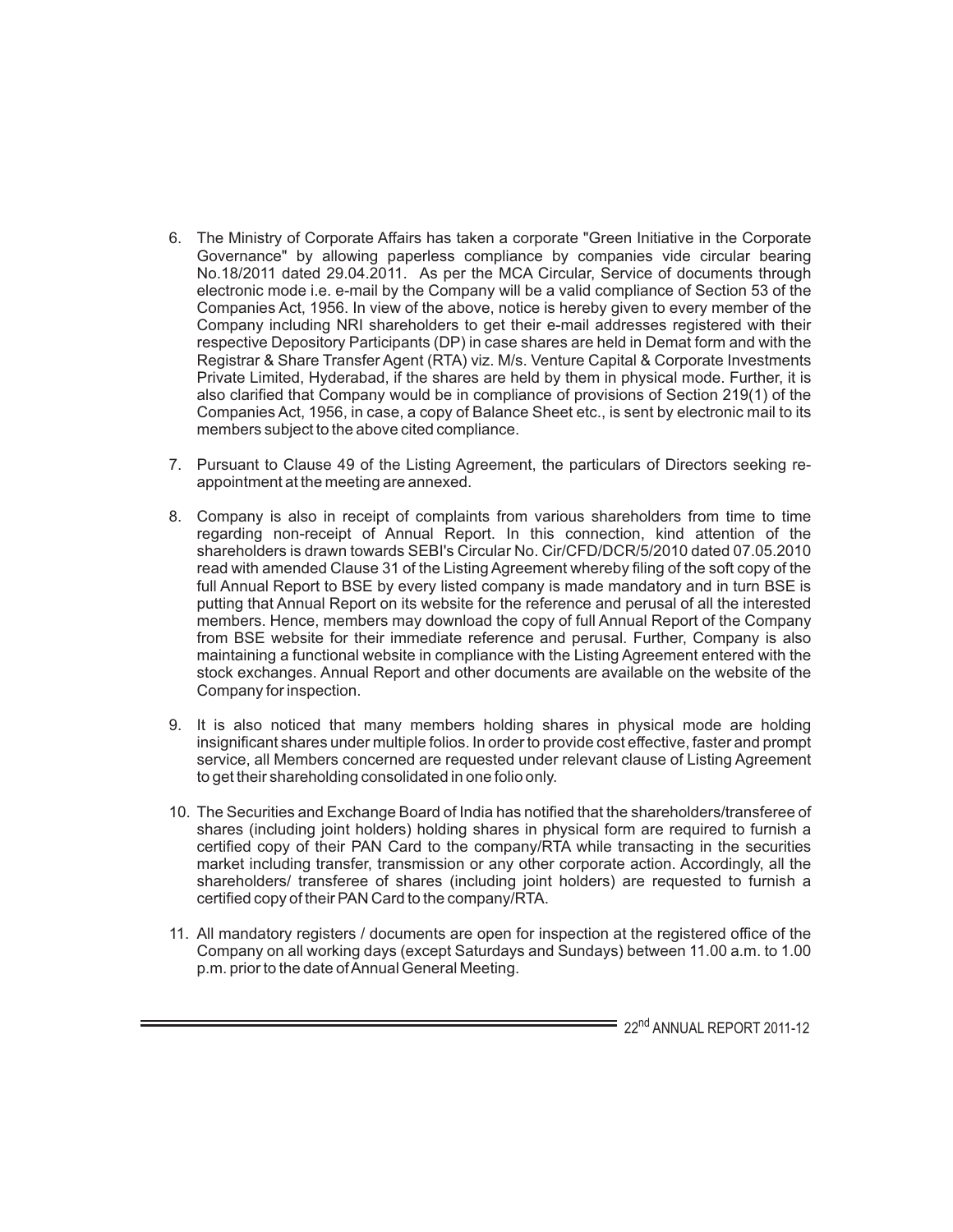# **Details of Directors seeking appointment/re-appointment at the forthcoming Annual General Meeting of the Company (Pursuant to Clause 49 of the Listing Agreement with the Stock Exchanges)**

| a  | <b>Name</b>                                                                                                                   | Mr. M. Krishnam<br>Raju                                     | Dr. G.Chandra<br><b>Bhushan</b>                              | Mr. Jagannadha<br>Sastry Rani                              | Mr. Kotturi Ravi<br>Kumar                                     |
|----|-------------------------------------------------------------------------------------------------------------------------------|-------------------------------------------------------------|--------------------------------------------------------------|------------------------------------------------------------|---------------------------------------------------------------|
| b  | <b>Brief Resume</b>                                                                                                           |                                                             |                                                              |                                                            |                                                               |
|    | i) Age                                                                                                                        | 45 years                                                    | 52 years                                                     | 49 years                                                   | 47 years                                                      |
|    | ii) Qualification                                                                                                             | M.Com                                                       | MBBS, MS                                                     | M.Com                                                      | B.com                                                         |
|    | iii) Expe rience &<br>Nature of expertise<br>in specific functional<br>Areas                                                  | He has over<br>20<br>years experience in<br>Finance sector. | He has over 12<br>years experience in<br>Health Care sector. | He has over<br>20<br>years experience in<br>Finance sector | He has over<br>15<br>years<br>experience in<br>Finance sector |
|    | iv) Date of<br>appointment on the<br>Board of the<br>Company                                                                  | August 14 <sup>th</sup> , 2010                              | December 12 <sup>th</sup> ,<br>2004                          | August 14 <sup>th</sup> , 2012                             | August 14 <sup>th</sup> ,<br>2012                             |
| c) | Names of other<br>companies in which<br>directorship held (as<br>per Section 275 and<br>278 of the<br>Companies Act,<br>1956) | 01                                                          | <b>NIL</b>                                                   | <b>NIL</b>                                                 | <b>NIL</b>                                                    |
| d) | Name(s) of<br>companies in which<br>committee<br>Membership(s) held                                                           | <b>NIL</b>                                                  | <b>NIL</b>                                                   | <b>NIL</b>                                                 | <b>NIL</b>                                                    |
| e) | No. of shares of<br>Rs.10/- each held<br>by the Director                                                                      | <b>NIL</b>                                                  | 28200                                                        | <b>NIL</b>                                                 | <b>NIL</b>                                                    |
| f) | Relationship<br>between Directors<br>inter se (As per<br>section 6 and<br>schedule 1A of the<br>Companies Act,<br>1956)       | $\overline{\mathsf{NA}}$                                    | <b>NA</b>                                                    | <b>NA</b>                                                  | <b>NA</b>                                                     |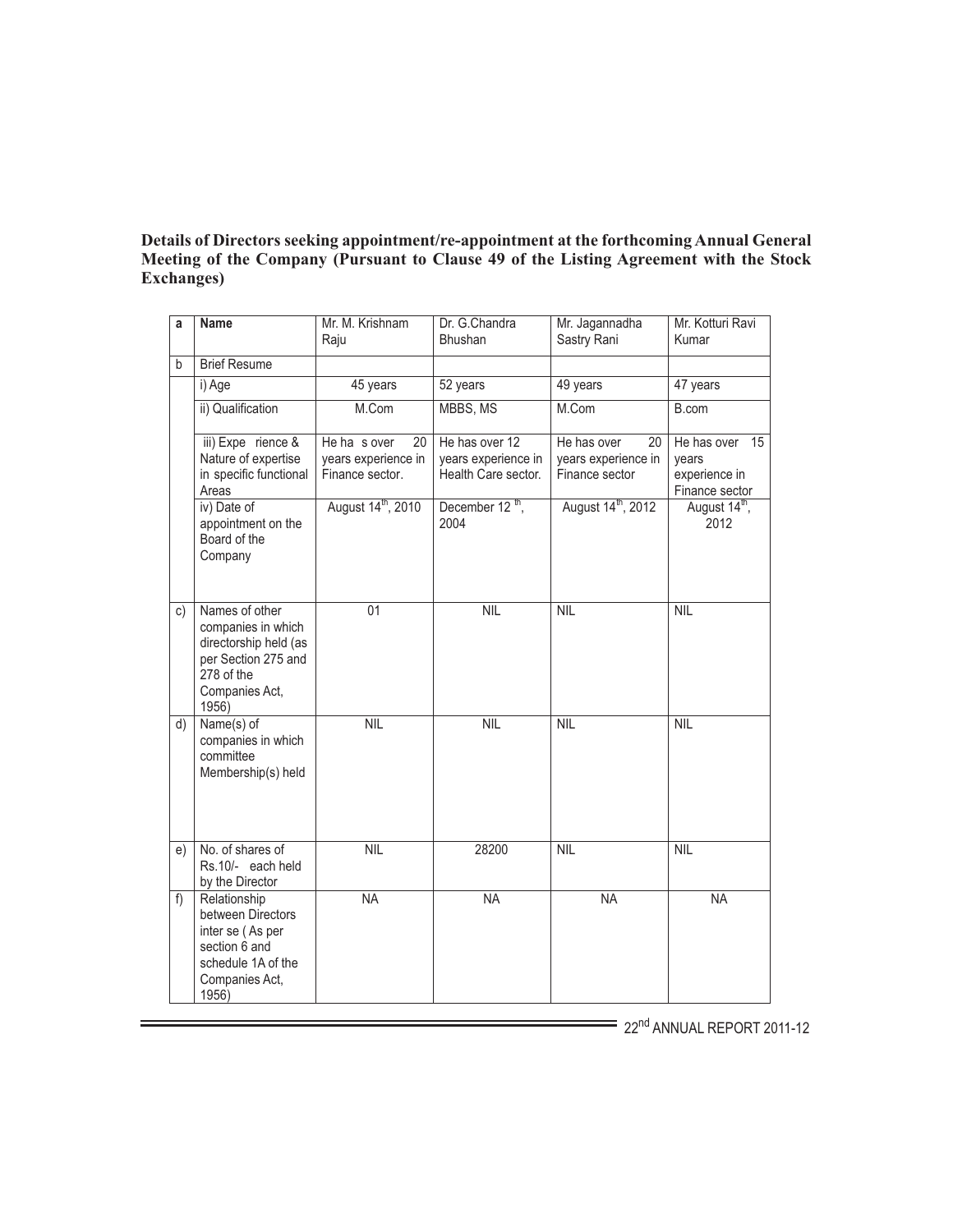# **DIRECTORS' REPORT**

To The Members Color Chips (India) Limited

Your Directors have pleasure in placing before you the 22nd Annual Report of the Company with Audited Financial Statements for the year ended 30<sup>th</sup> June 2012.

#### **Financial Results:**

| <b>Particulars</b>                             | 2011-12   | 2010-11  |
|------------------------------------------------|-----------|----------|
| Gross Total Income from Operations             | 38.88     | 20.34    |
| Profit before Depreciation, Interest and Taxes | (900.26)  | 17.97    |
| Depreciation                                   | 12.75     | 15.23    |
| Finance expenses                               |           | 2.68     |
| Profit Before Tax                              | (913.01)  | 0.54     |
| Provision for Tax                              | --        |          |
| Net Profit / (Loss)                            | (1563.94) | 0.54     |
| Balance Carry forward to Balance Sheet         | (2268.16) | (704.21) |

#### **Dividend:**

The Company has incurred losses for the financial year. Therefore, your directors have not recommended any dividend for the financial year.

#### **Directors:**

During the year Mr. Jagannadha Sastry Rani and Mr. Kotturi Ravi Kumar were inducted as Additional Directors with effect from August 14, 2012.

During the year under review, Dr. G.Chandra Bhushan and Mr. M. Krishnam Raju **retire by rotation and being eligible, offer themselves for re-appointment and brief particulars of these gentlemen, is given in the Explanatory Statement to the Notice of this Meeting.** 

#### **The Board commends the re-appointment of these persons as Directors of the Company.**

# **Comprehensive Capital/ Financial Restructure Plan:**

Your Board of Directors has proposed Scheme of Arrangement under the provisions of Sections 391 to 394 read with Sections 100 to 103 and Section 78 of the Companies Act, 1956 read with relevant rules made there under, which provides for an Arrangement between the Company, its Shareholders and unsecured Creditors. The Bombay Stock Exchange Limited, wherein your company's shares are listed and traded, has conveyed their "No Objection' to the application filed by the company, by way of their letter dated 14<sup>th</sup> September, 2012. The petition to the Honorable High Court of Andhra Pradesh has been filed in September 2012 for its approval.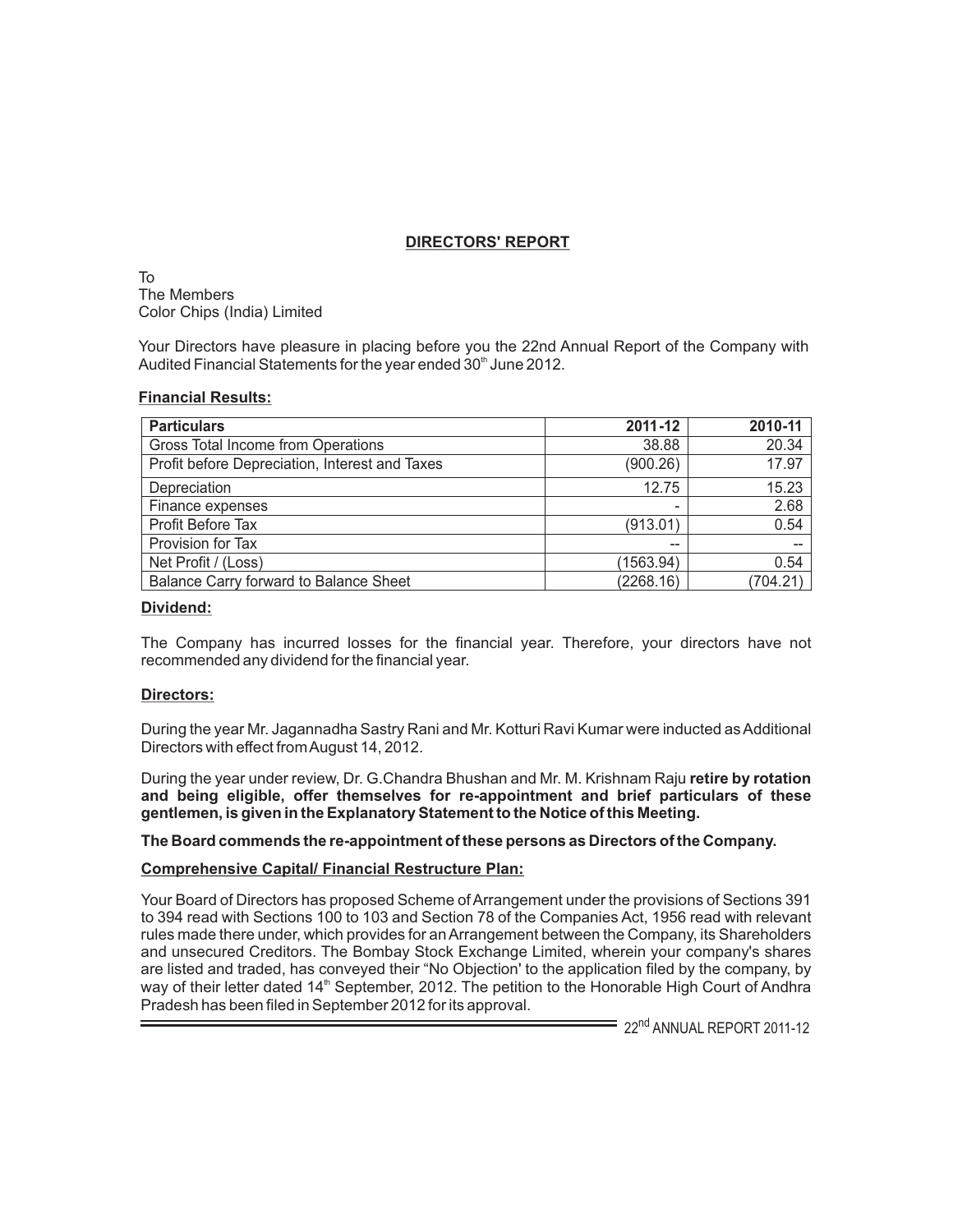# **Auditors' & Auditor's Report:**

M/s. Karumanchi & Associates., Chartered Accountants, Statutory Auditors of the Company, have expressed their inability to continue as Statutory Auditors of the Company w.e.f ensuing General Meeting. It is proposed to appoint M/s S.N.Murthy & Co, Chartered Accountants, Hyderabad, in place of the retiring auditors from the conclusion of this Annual General meeting to next Annual General meeting.

#### **Directors' Responsibility Statement Pursuant to Sec. 217(2AA):**

Pursuant to the requirement under Section 217(2AA) of the Companies Act, 1956, with respect to Directors Responsibility statement, it is hereby confirmed that:

In the preparation of the annual accounts for the year ended June  $30<sup>th</sup>$ , 2012, the applicable accounting standards read with requirements set out under Schedule VI of the Companies Act, 1956 have been followed along with proper explanation relating to material departures;

The directors have selected such accounting policies and applied them consistently and made judgments and estimates that are reasonable and prudent so as to give a true and fair view of the state of affairs of the company as on June  $30<sup>th</sup>$ , 2012 and of the profit or loss of the company for that period;

The directors have taken proper and sufficient care for the maintenance of adequate accounting records in accordance with the provisions of this Act for safeguarding the assets of the company and for preventing and detecting fraud and other irregularities;

The directors have prepared the annual accounts of the Company on a going concern basis.

# **Conservation of Energy, Technology Absorption, Foreign Exchange Earnings and Outgo:**

Information with respect to conservation of energy, technology absorption, foreign exchange earnings and outgo pursuant to Sec. 217(1)(e) of the Act read with rule 2 of Companies (disclosure of particulars in the report of board of directors) Rules, 1988 are set out in **Annexure-A** to this Report.

#### **Management Discussion & Analysis:**

Management's Discussion and Analysis Report for the year under review, as stipulated under Clause 49 of the listing agreement with the Stock Exchanges in India, and forms part of this Annual report as

#### **Annexure-B**

#### **Report On Corporate Governance:**

The Company is committed to maintain the standards of Corporate Governance and adhere to the Corporate Governance requirements as set out by SEBI. Your Directors re-affirm their commitment to these standards and a detailed report on Corporate Governance along with a certificate from statutory auditors on its compliance forms a part of this Annual Report as **Annexure-C**

The requisite Certificate from the Auditors of the Company confirming compliance with the conditions of Corporate Governance as stipulated under the aforesaid Clause 49, is attached to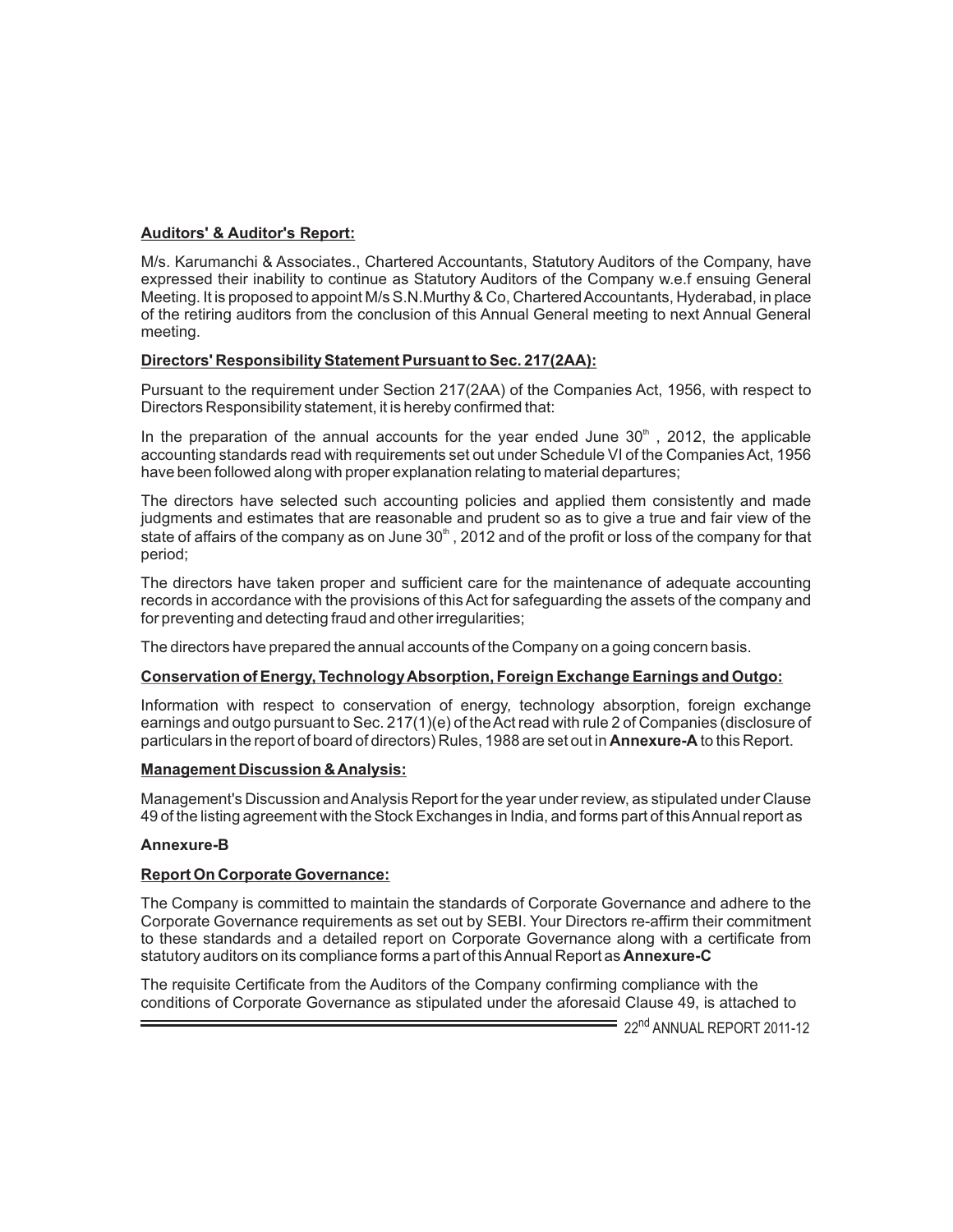this Report as **Annexure-D**

# **CEO'S Declaration As Required Under Clause 49 Of the Listing Agreement:**

Declaration as required under clause  $49(1)(D)(ii)$  of the listing agreement with regard to compliance with the code of conduct of the company is set out as **Annexure- E** to this report.

# **Particulars of Employees - Pursuant To Sec. 217(2A) Of The Companies Act, 1956:**

In terms of the provisions of Section 217(2A) of the Companies Act, 1956 read with the Companies (Particulars of Employees) Rules, 1975 as amended, there are no employee in the Company who is drawing the remuneration worth Rs. 5,00,000 per month or Rs. 60,00,000 per annum during the financial year .

### **Stock Exchange Listing:**

The Equity Shares of the company are listed and traded on the Bombay Stock Exchange Limited. The listing fee for the year 2011-12 has been paid to the Bombay Stock Exchange Limited. The Company has also paid custodial fee for the year 2011-12 to both the depositories' viz. NSDL and CDSLon the basis of number of beneficial folios maintained by them as on 31st March 2012.

The Company has been suspended from trading from the National Stock Exchange of India Limited.

# **Fixed deposits:**

Your company has not accepted / renewed any fixed deposits under Section 58A of the Companies Act, 1956 during the year 2011-2012.

#### **Acknowledgements:**

The Directors wish to place on record their appreciation for the continued co-operation and support by the Banks, Government authorities, Business Partners, Customers and other Stakeholders and more importantly, more specifically to the contribution made by all the Executives, Staff members of the Company in the achievements of the Company during the year under review.

# **BY ORDER OF THE BOARD**

Hyderabad September  $29<sup>th</sup>$ , 2012

 **SD/- PENUGONDA TVM SURESH CHAIRMAN OF THE MEETING**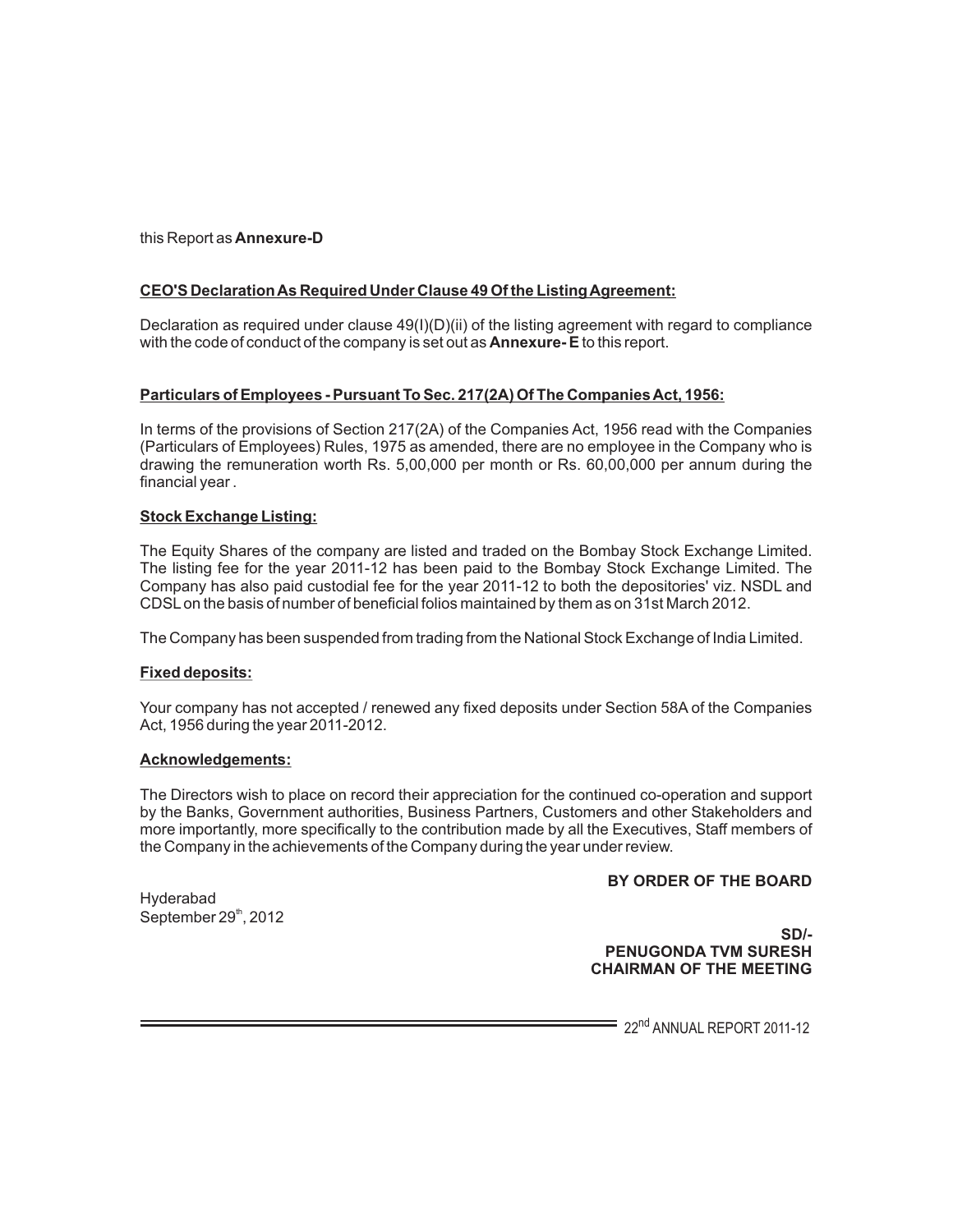# **ANNEXURE TO THE DIRECTORS' REPORT**

#### **Annexure-A** :**Conservation of Energy, Technology Absorption, Foreign Exchange Earnings and Outgo:**

We firmly believe that technology is the genesis of innovative business practices, which in turn enable the organization to carry out business effectively and efficiently. Even though the Animation industry is technology intensive, we believe that there is an increasing need to mechanize the processes involved in order to minimize costs and increase efficiency. We intend to make investments in innovative techniques for this regard.

Energy: The Company is in the business of development of Animation software sector and does not require large quantities of energy. However, wherever possible energy saving efforts are made.

Foreign Exchange Earning and outgo:

Amount in Rs. Lakhs

| SI. No.   Particulars            | 2011-12 | 2010-11 |
|----------------------------------|---------|---------|
| <b>Foreign Exchange Earnings</b> | $-$     | $ -$    |
| <b>Foreign Exchange Outflow</b>  | $-$     | $ -$    |

#### **BY ORDER OF THE BOARD**

Hyderabad September  $29<sup>th</sup>$ , 2012

 **SD/- PENUGONDA TVM SURESH CHAIRMAN OF THE MEETING**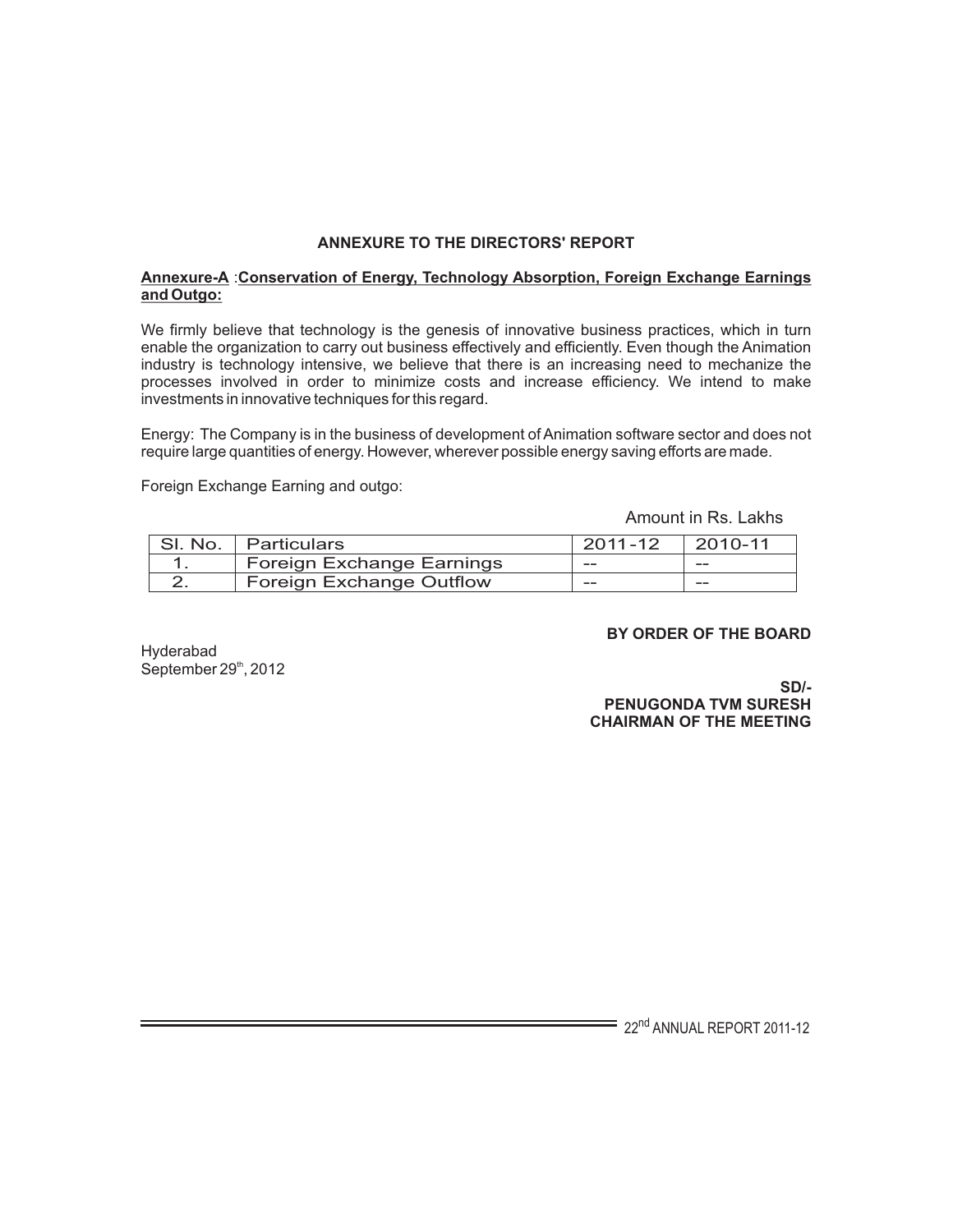#### **Annexure-B Management Discussion And Analysis**

(Forming part of Directors' Report)

#### **Industry Overview**

The global financial crisis did not just hit the realty projects and banking firms. It did have a trickling effect on the animation industry but limited. Animation has not only survived but grown in geometrical progression over decades because it has bred very competent and skilled artists, producers and animation studios where they collaborate to produce quality work at very predictable intervals. With the advent of 3D CGI animation the dynamics have stayed intact. It is an industry with its very own distinct sensibilities and nuances. Over the last year, emergence of well loved movies franchises like Ice Age, Madagascar, Kung Fu Panda, Lorax, just to name a few, many upstart entrepreneurs and visionary artists decided to create 3D animation studios of their own. The hype continues without reaching a bubble status. After all, demand continues for these kinds of entertaining, colourful family oriented films.

Indian animation entertainment industry is a highly fragmented industry. Indian players are primarily involved in the labour-intensive production and post-production activities, as a 'Service Provider' working

on the revenue model of 'Work-For-Hire'. This means that most skill sets are at the lower end of the value chain. Though there are a few firms offering world-class capabilities for India to emerge as a global animation hub, there is a need to upscale these capabilities across a wider section of the industry by focusing on owning the IP. Content development and pre-production activities are nascent in India, both for the domestic and the outsourcing market. However, this is expected to see some momentum owing largely to corporate e-learning programs.

Content requirement for corporate e-Learning is expected to grow at 11% per annum (2009-13). This requirement for content, added to the inclination of corporate in the US to outsource custom content development is likely to be a future opportunity for custom content development companies in India.

#### **Industry Structure and Developments:**

The year 2011-12 was extremely challenging. We pulled up our sleeves and re-grouped to strategies our way forward. The services product mix had to have all the three formats viz work for- hire for TV, DVD and Feature. We were successful in converting these prospects to customers.

The animation, gaming and VFX industry will continue to maintain its growth pace and is projected to grow at a CAGR of 21.4% from its current size of INR 31.3 billion to INR 82.6 billion in 2015. Growth in international animation films, especially the 3D productions, and subsequent work for Indian production houses will help in the growth this segment. The Indian gaming industry is projected to grow from an estimated size of INR 8.3 billion in 2010 to an estimated INR 25.3 billion by 2015, translating to a cumulative growth of 24.9% over the next five years.

The Indian Animation industry was worth US\$ 511 million in 2010 and is expected to grow at CAGR of 23% to reach US\$ 961 million by 2013.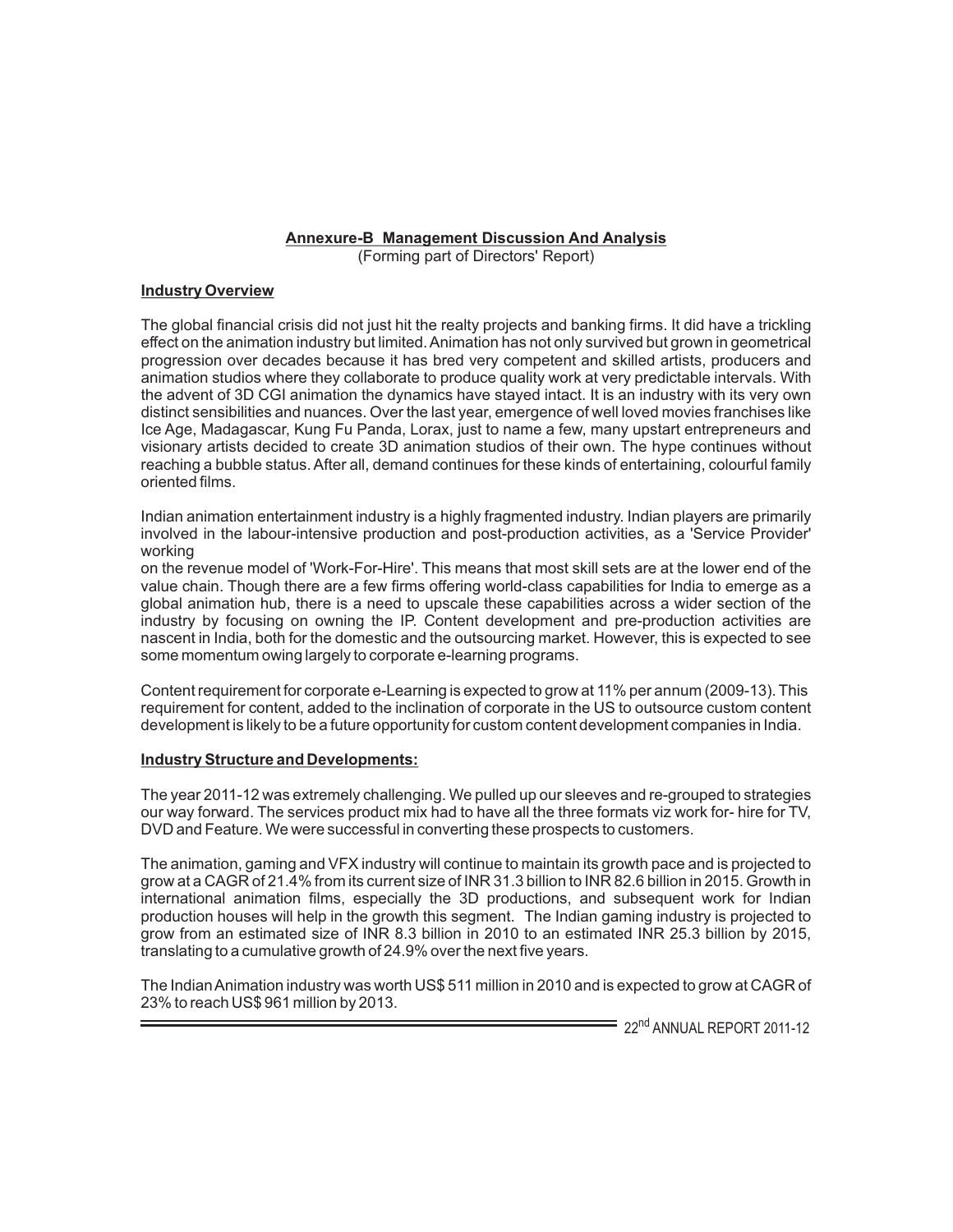#### **Segment wise analysis of the Industry:**

The Company is proposing to engage engaged in providing 3D/2D Animation i.e. full-service studio specializing in the development and production of digital animated properties for theatrical, television, home entertainment and interactive distribution for the global entertainment industry.

Management believes that the risks and returns from these services are not predominantly different from one another and hence considers the Company to operate in a single business segment. However management has identified geographical segment disclosures based on location of the Company's customers in case of revenue. Further, disclosures of carrying amount of segment assets and cost incurred to acquire segment assets are based on geographical location of segment assets. As per Accounting standard AS (17) on segment reporting, segment information has been provided under the notes to consolidated financial statements.

### **INTERNAL CONTROLSYSTEMS AND THEIR ADEQUACY:**

The company through its management is responsible for establishing and maintaining adequate internal control over financial reporting commensurate with its size and nature of business. Our internal control systems are effective to provide reasonable assurance regarding the reliability of our financial reporting and the preparation of our financial statements for external purposes in accordance with the generally accepted principles of accounting. The internal control systems provide for well-defined policies, guidelines, authorizations and approval procedures.

# **Outlook:**

The rising number of TV channels, greater accessibility to Internet, proliferation of mobile devices that leads to the popularity of video and gaming content is set to offer a huge potential for the animation and character licensing in India. Hence, Comics' players are looking to monetize their content libraries through other new media mediums in addition to TV and Film. Recently, Diamond comics joined hands with License India, a licensing solution provider to market its famous characters to be used in animation films marketing campaigns. Indian publishers like Diamond, Raj, Vimanika and Chandamama have announced plans to enter the movie space with their famous comic characters.

The Indian TV advertisement industry size is expected to increase to US\$ 3.3 billion by 2013. This, coupled with growing popularity of animated characters is expected to boost the industry. The reasons can be attributed to making cost effective commercials or doing away with the clutter of celebrity overkill. Animation commercials cost far lower compared to advertisements with celebrities and establish connect with children and adults alike. They relate to audiences irrespective of language and cultural barriers. Further, in some cases animations are also used to increase the visual appeal of the advertisement or as a part of the concept of a commercial.

# **Opportunities:**

The release of 'Avatar', a movie that is a hybrid of live action and computer generated animated characters became the largest grosser in India indicating that Indian audiences are interested in high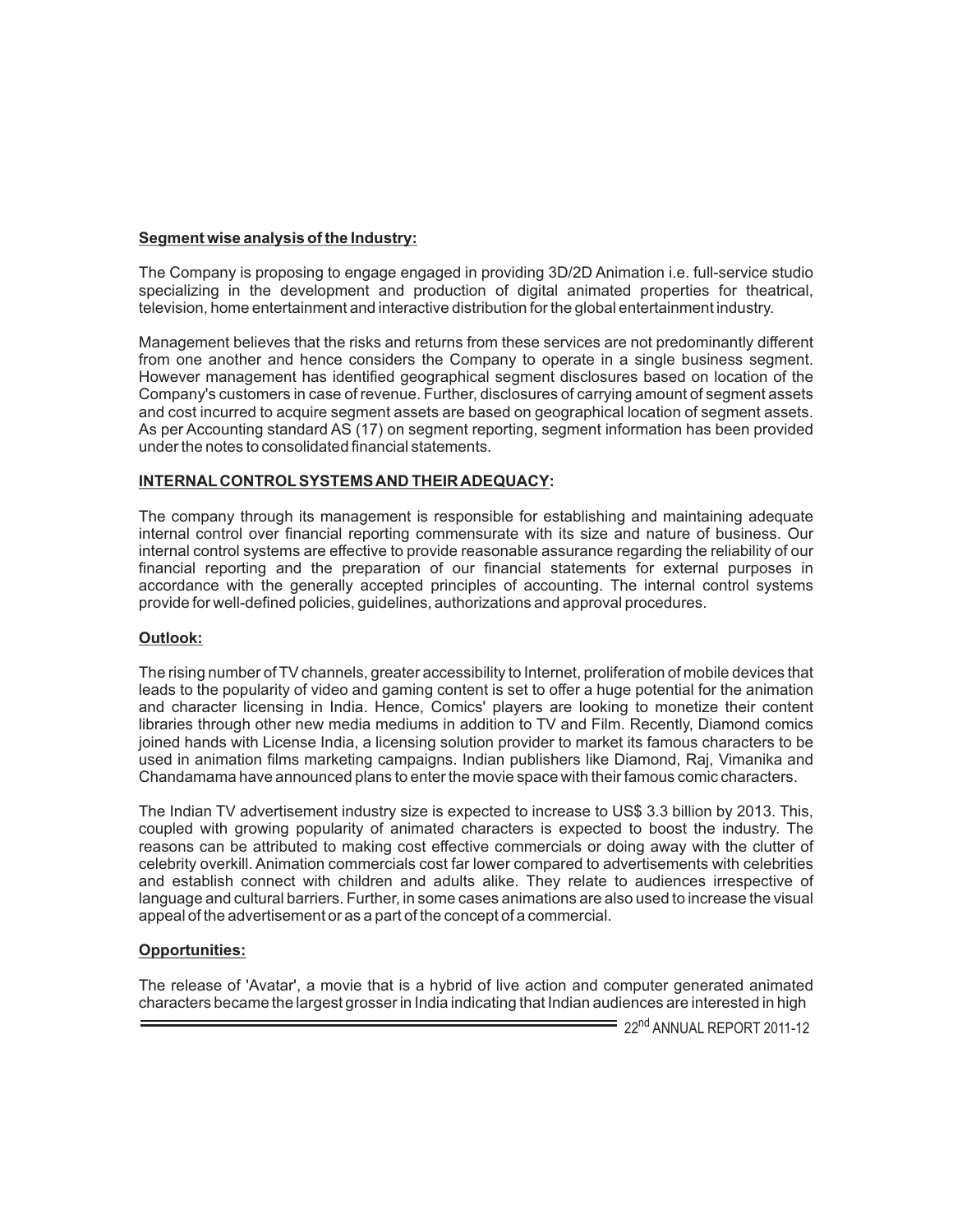quality animated content. The animation film industry sighted the trend and a number of animation films were made and released to capitalise on this interest. However, Indian animation films did not live up to the expectations set by their Hollywood counterparts. As the country moves out of recession and Indian audience matures, animation movies in the pipeline are expected to see execution. (Refer figure 29 for major movies released in 2010 and 2011) a post-production company that offers visual effects services, has worked in globally acclaimed films such as The King's Speech.

There is a rising demand for visual effects in most mainstream films in India today. VFX has been used in live action films to increase the visual content in the screen. Films such as Patiala House, Tees Maar Khan, No One Killed Jessica, and My Name is Khan etc. have used VFX to improve shots. The use of VFX in live action films has seen a steady and significant growth over the years. Many live action films today include a VFX sequence and the sheer duration of these screen shots has also risen substantially. Further, owing to its large domestic film industry India is bound to find increasing opportunities to use VFX in the domestic market.

Usage of VFX in broadcast helps in significant reduction of costs. Its usage brings down the set creation costs for a broadcast by almost 60-65%, particularly for mythological shows. It also helps in costs savings of 30-40% for commercials. The whopping success of VFX extensive movies at the box office overseas is expected to drive the VFX usage in other movies as well. This coupled with the cost savings is expected to lead to greater outsourcing. Indian studios are increasingly receiving work for quality western productions. Pixion, a post-production company that offers visual effects services, has worked in globally acclaimed films such as The King's Speech.

# **Threats:**

- 1. Competition from other countries like Taiwan, Philippines, Korea and China
- 2. Ever changing technology
- 3. Lack of awareness in foreign countries
- 4. Inadequate funding for capex and investment in manpower
- 5. Lack of support from government

#### **Challenges, Risks and Concerns:**

Animation is a new industry to the Indian Business Environment. Hence, the functioning of the Industry, its risks, the payoffs and the time taken to achieve the payoffs, are not very well understood. The company has been able to develop a strong track record of successful deliveries and has established a strong foundation for a robust growth in the years to come.

Over the years, one distinguishing factor about Color Chips has been the quality of the manpower and low attrition rate, which is much below the industry levels. Particularly, in the 3D animation business, the animators have seen Color Chips as a destination of choice due to training and high quality work opportunities, and a culture best suited for creative talents. This franchise is of utmost importance to this risk reduces progressively with the increase in trained manpower base but nevertheless is an inherent part of the business and needs to be managed actively at all times. Quality computer animation talent is in short supply and also takes time to develop and hence the other major challenges are to successfully increase the talented manpower base of the company.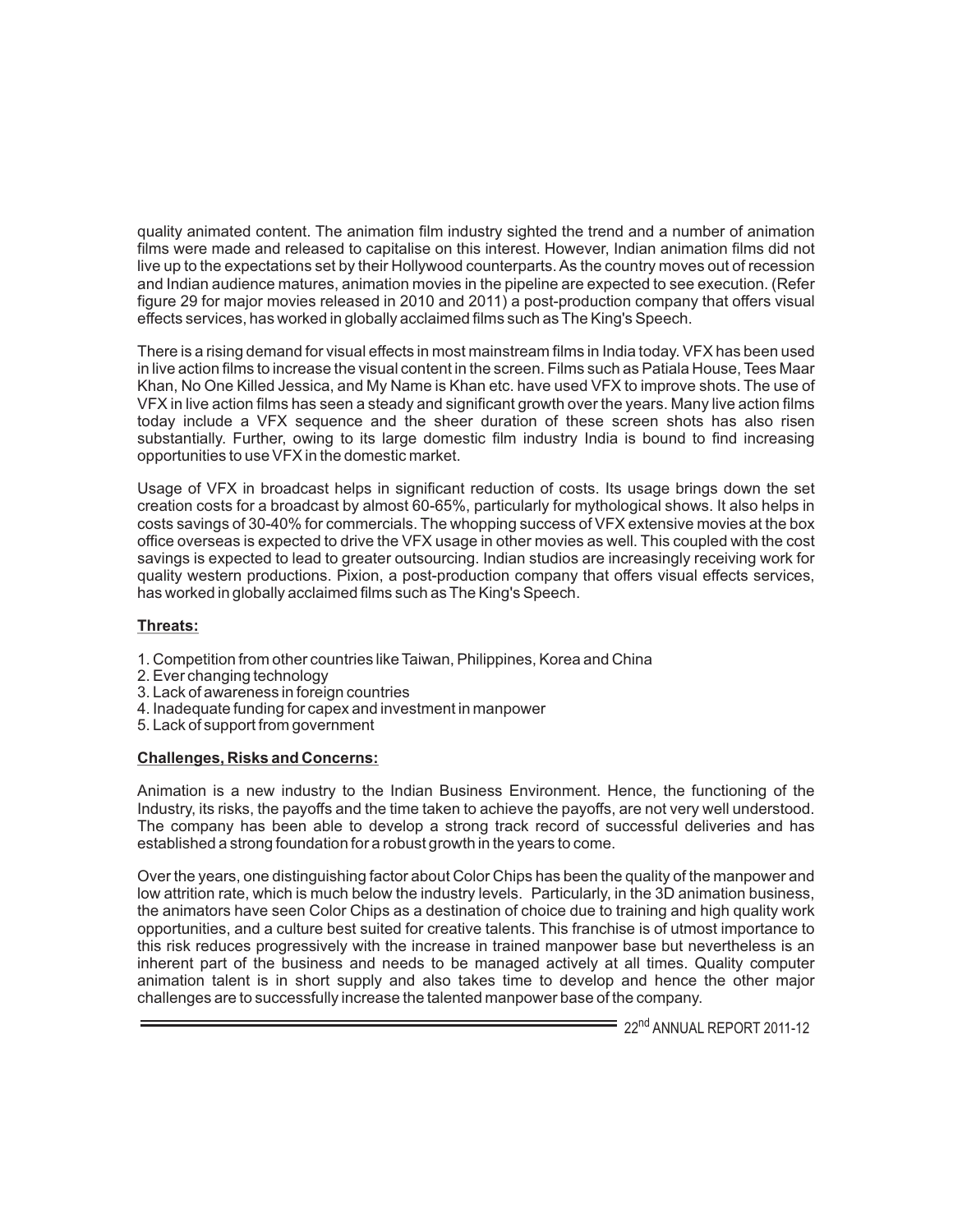# **Human Resources Development and Industrial Relations:**

Color Chips (India) Limited firmly believes, our people are the biggest asset. Animation is a manpower intensive business and it requires a seamless conjugation of creative brilliance and technical capabilities. The company's Human Resources policies are aimed towards encouraging ownership, building a culture of learning & development. We have initiated processes towards building organization capabilities that would help set benchmarks for the industry, enable our artists to show case their creative potentials and enhance productivity for propelling business growth and profitability.

Further, we also encourage individual and team awards to sustain and institutionalize the various workforce practices. This helped in giving lots of encouragement to the workforce who have been striving hard to achieve various goals.

The key HR attributes of the Company include:

- a. A strong team of Competent, Committed and Passionate artist who are ever ready to meet the growing demands of the business.
- b. Strategic initiatives undertaken to ensure we are able to attract & retain the best talent.
- c. Zero non compliance with regards to any statutory compliance.
- d. No employer employee litigations in any court of law.

### **Cautionary Statement:**

Statement in this Management Discussion and Analysis describing the Company's objective, projections, estimates and expectations may be 'forward looking statements' within the meaning of applicable laws and regulations. Certain observations made on the industry and other players also reflect on opinion by the management and the management accepts no liability on such opinions. Actual results might differ materially from those either expressed or implied.

# **Annexure-C REPORT ON CORPORATE GOVERNANCE**

(Forming part of Directors' Report)

# **I. COMPANY'S PHILOSOPHY ON CODE OF GOVERNANCE:**

Your Company firmly believes in transparency in its dealings and lays emphasis on integrity and regulatory compliance. The Company considers good corporate governance a prerequisite for meeting the needs and aspirations of its shareholders.

#### **II. BOARD OF DIRECTORS:**

As on June 30, 2012, the Board of Directors comprised of 6 Directors out of which three (50%) are independent directors. The Composition of the Board is in conformity with the listing requirements.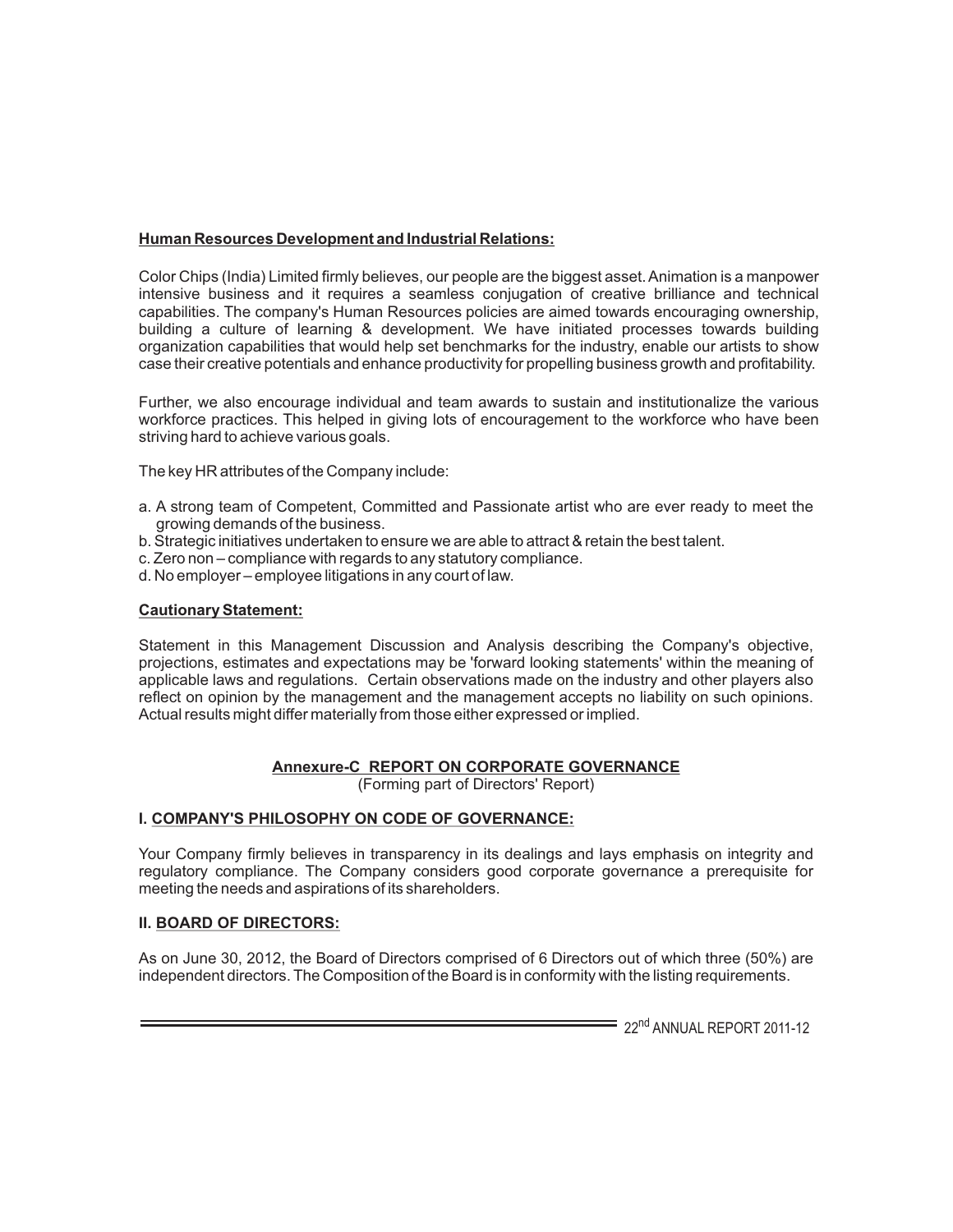None of the Directors on the Company's Board is a Member of more than 10 Committees and Chairman of more than 5 Committees across all the Companies in which he is a Director. All the Directors have made necessary disclosures regarding Committee positions held by them in other Companies and do no hold the office of Director in more than 15 public companies.

The Managing Director (CEO) has certified to the Board in accordance with Clause 49 (V) of the Listing Agreement pertaining to CEO certification for the Financial Year ended June 30, 2012.

#### **BOARD MEETINGS:**

The Board of Directors met Seven (7) times during the year on 13-08-2011, 14-11-2011, 14-02- 2012, 06-03-2012, 16-04-2012, 15-05-2012 and 01-06-2012 and the maximum gap between any two meetings was less than four months, as stipulated under Clause 49.

The details of composition of Board, attendance at Board Meetings held during the year and at last AGM, number of Directorship and membership/chairmanship of Committees in public companies are given below:

| Name of the                     | Category                                    | No. of<br>meeting<br>S | <b>Whether</b><br><b>Attended</b> | No. of<br>other     | No. of Board<br><b>Committees of other</b><br><b>Companies</b> |               |
|---------------------------------|---------------------------------------------|------------------------|-----------------------------------|---------------------|----------------------------------------------------------------|---------------|
| <b>Director</b>                 |                                             | <b>Attende</b><br>d    | <b>Last AGM</b>                   | director<br>ships * | Chairman                                                       | <b>Member</b> |
| M. Krishnam Raju                | Promoter & Non<br><b>Executive Director</b> | 05                     | <b>YES</b>                        | 01                  |                                                                |               |
| Penugonda TVM<br>Suresh         | Promoter and<br><b>Managing Director</b>    | 07                     | <b>YES</b>                        | 01                  |                                                                | 01            |
| D.S. Subrahmanyam               | Non Promoter & WTD                          | 07                     | <b>YES</b>                        |                     |                                                                |               |
| Dr.G. Chandra<br><b>Bhushan</b> | Independent Director                        | 06                     | NO                                |                     |                                                                |               |
| K.Ch.A.V.S.N. Murthy            | Independent Director                        | 07                     | <b>YES</b>                        |                     |                                                                |               |
| K.S. Ravi Shanker               | Independent Director                        | 07                     | <b>YES</b>                        | 01                  |                                                                | 01            |

\* excluding private, foreign and companies registered under Section 25 of the Companies Act, 1956.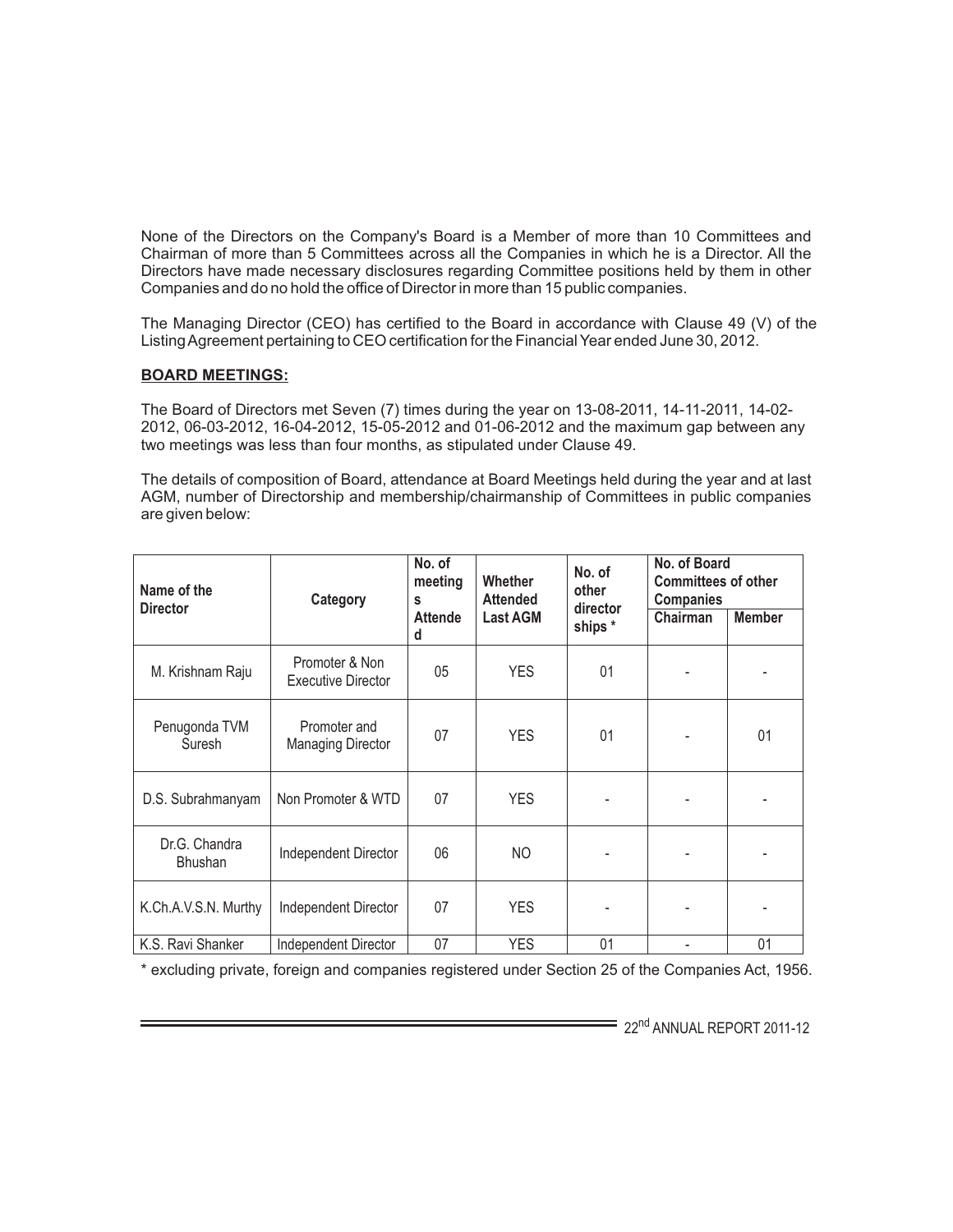The Board has adopted Code of Conduct for all its Directors and members of Senior Management in its meeting held on August 25, 2006. The same has been displayed on the Company's website.

All the Directors and members of Senior Management have affirmed compliance with the Code of Conduct for the financial year ended June 30, 2012

### **III. AUDIT COMMITTEE:**

The Committee is empowered with the powers as prescribed under the said Clause 49 of the Listing Agreement and Section 292A of the Companies Act, 1956. The broad role of the Committee is to review:

- i. Financial reporting process;<br>ii. Adequacy of internal control
- Adequacy of internal control systems;
- iii. The financial statements for approval of the Board; and
- iv. The performance of statutory and internal auditors

The members of the Audit Committee are as follows:

| <b>Name of Member</b>        | Category               |        | Designation   No. of Meetings |
|------------------------------|------------------------|--------|-------------------------------|
| Mr. K. Ch. A.V. S. N. Murthy | Independent   Chairman |        |                               |
| Mr. K.Ravi Kumar             | Independent   Member   |        |                               |
| Mr. D S Subrahmanyam         | <b>WTD</b>             | Member |                               |

Audit committee met four times on the following dates: 13-08-2011, 14-11-2011, 14-02-2012 and 15- 05-2012.

#### **IV. REMUNERATION COMMITTEE:**

The terms of reference of the Committee are:

- to decide all elements of remuneration package of all the directors i.e. salary, benefits, bonus, pension
- etc.
- to decide details of fixed component and performance linked incentive along with the performance criteria.
- to decide service contracts, notice period, severance fees.
- to decide stock options details if any.

During the year under review, there was no meeting of Remuneration Committee conducted.

The Remuneration Committee consists of all Independent Directors under the Chairmanship of Mr. K.Ch. A.V.S Murthy.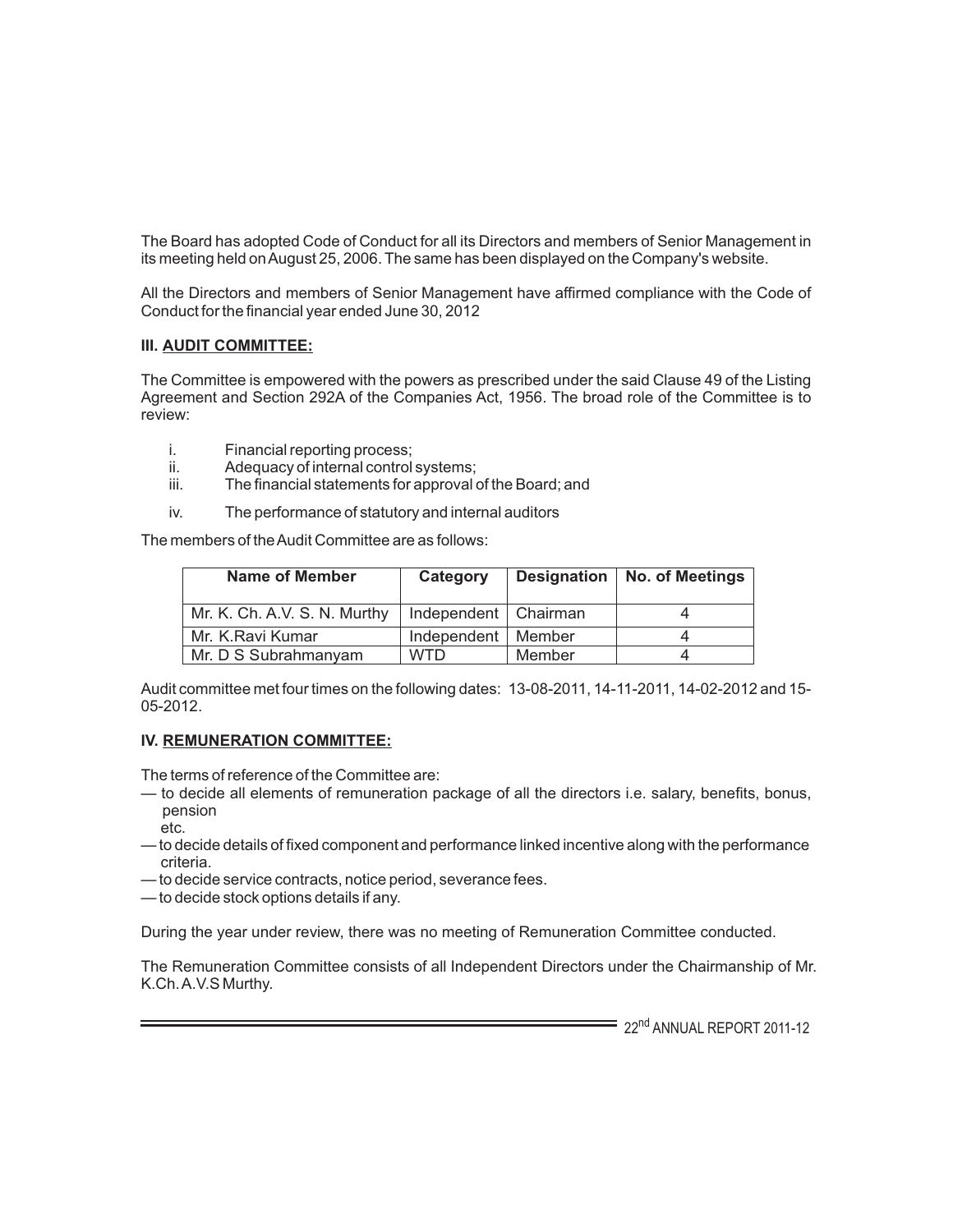# **COMPOSITION, NAME OF MEMBERS AND CHAIRPERSON:**

| Name of the member       | Category    | <b>Designation</b> |
|--------------------------|-------------|--------------------|
| Mr. K.Ch.A.V.S.N. Murthy | Independent | Chairman           |
| I Mr. K.Ravi Kumar       | Independent | Member             |
| LDr. G. Chandra Bhushan  | Independent | Member             |

Remuneration Policy:

To recommend/review the remuneration package periodically, to the executive directors. The remuneration policy is in consonance with the existing industry practice and also with the provisions of the Companies Act, 1956.

### **V. INVESTOR GRIEVANCE COMMITTEE:**

The basic function of the Committee is to address shareholders' complaints / grievances pertaining to:

- i. transfer of shares;<br>ii. dividends:
- ii. dividends;<br>iii. Demateria
- Dematerialization of shares;
- iv. replacement of share torn / mutilated share certificates;
- v. non receipt of rights / bonus / split share certificates; and
- Other related issues.

There was no investor complaint during the year under review. There are no pending Investor complaints as on 30-06-2012.

Mr. D.S. Subrahmanyam, Whole-time Director is the Compliance Officer.

There are no pending transfer/complaints as on 30-06-2012.

Composition:

| Name of the member     | Category    | <b>Designation</b> |
|------------------------|-------------|--------------------|
| Mr. D. S. Subrahmanyam | <b>WTD</b>  | Chairman           |
| Mr. K.Ravi Kumar       | Independent | Member             |
| Dr. G. Chandra Bhushan | Independent | Member             |

The Shareholder/Investor grievances committee specifically looks into redressing of Shareholders and Investors' complaints and ensures expeditious share transfer process.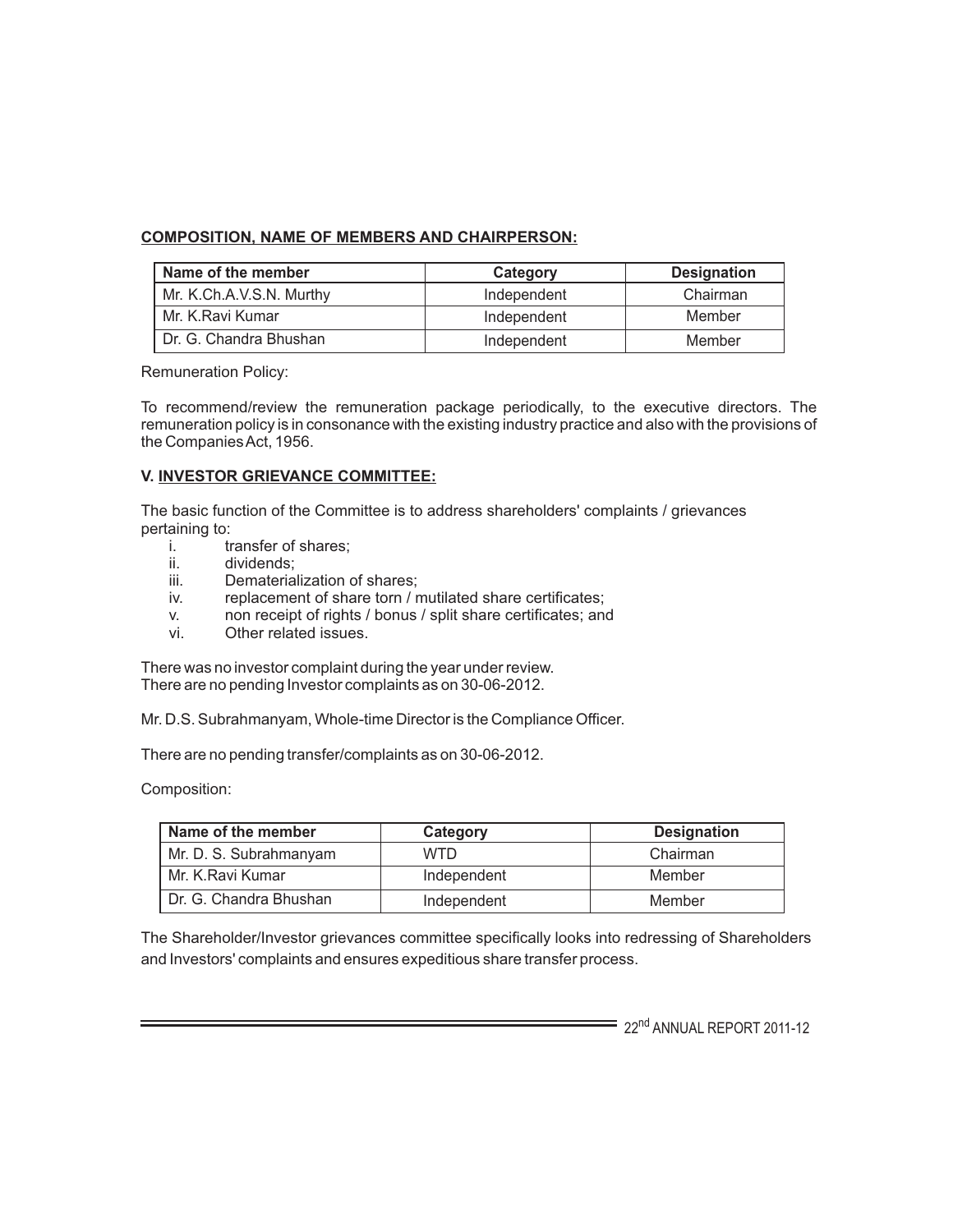# **VI. GENERAL BODY MEETINGS:**

a) The details of Annual General Body Meetings held in the last three years are as under:

| <b>Financial Year</b><br>Location |                                                                | Date and Time          |
|-----------------------------------|----------------------------------------------------------------|------------------------|
| 2008-2009                         | Plot No.91, Road No.7-B, Jubilee Hills,<br>Hyderabad $-500033$ | 31.12.2009<br>10.00 AM |
| 2009-2010                         | Plot No.91, Road No.7-B, Jubilee Hills,<br>Hyderabad - 500033  | 31.12.2009<br>11.00 AM |
| 2010-2011                         | Plot No.91, Road No.7-B, Jubilee Hills,<br>Hyderabad - 500033  | 31.12.2011<br>11.00 AM |

No Special Resolutions were passed in the previous three Annual General Meetings. No Ballots papers were used for voting at above meetings.

No special resolution is proposed to be passed through postal ballot at the ensuing AGM.

### Special Resolutions through postal ballot (under Section 192A):

The Company has passed a Special Resolution through postal ballot for issue of shares on preferential basis to M/s.Ravikaanth Portfolio Services Private Limited on April 16<sup>th</sup>, 2012

# **VII. OTHER DISCLOSURES:**

- (a) There were no significant related party transactions that may have potential conflict with the interests of the Company at large.
- (b) In the preparation of financial statements, no treatment materially different from that prescribed in the accounting standards had been followed.
- (c) There were no penalties or strictures imposed on the Company by the Stock Exchanges or SEBI or any statutory authority on any matter related to capital markets at any time during the last 3 years
- (d) The Company has complied with all the mandatory requirements of Clause 49. As regards the no mandatory requirements, the extent of compliance has been stated in this report against each item.
- (e) There were no material pecuniary relationships or transactions of the non-executive directors vis à-vis the Company, other than payment of Board fees/commission and investments (if any) in shares /securities of the Company.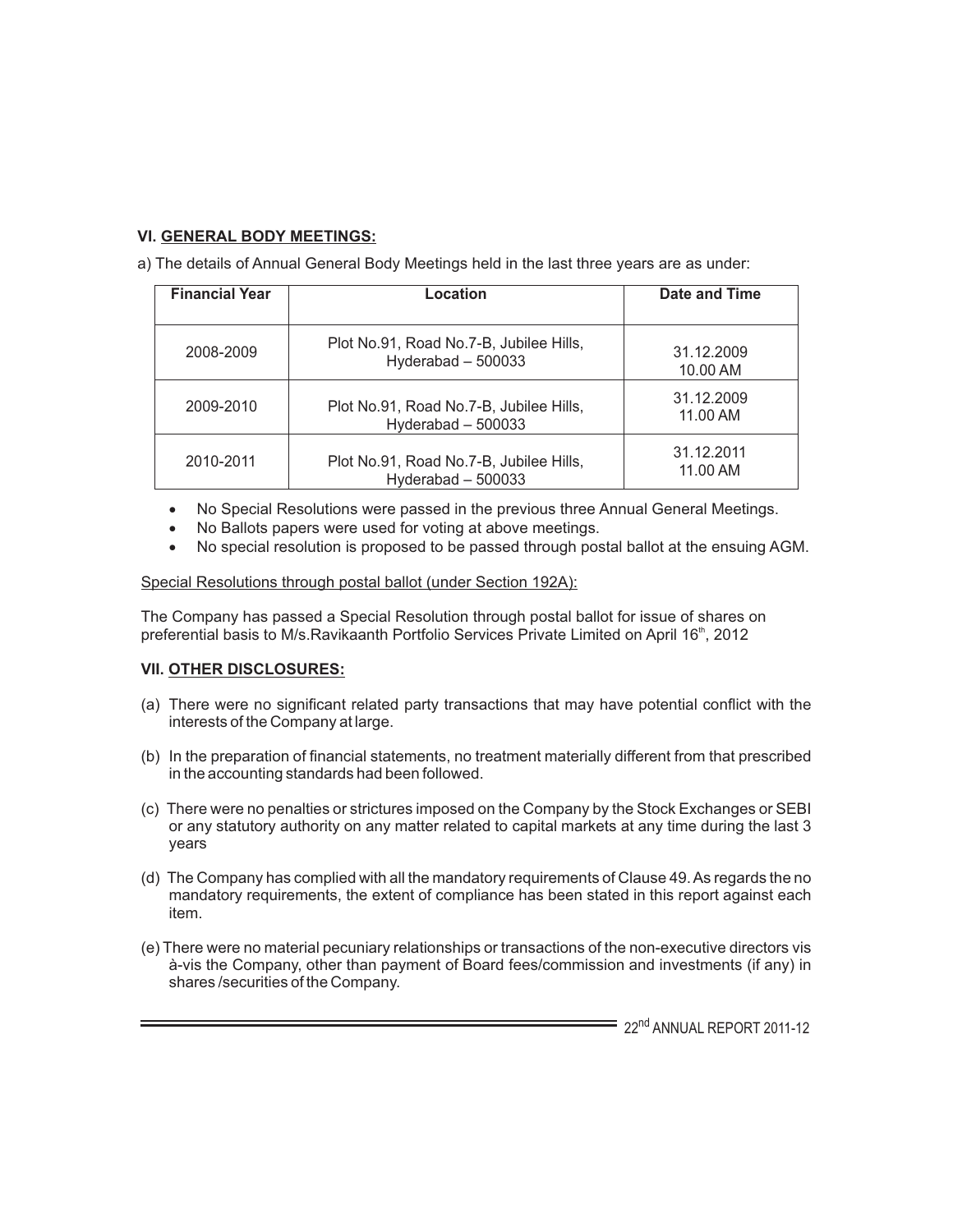# **VIII. MEANS OF COMMUNICATION:**

The un-audited quarterly results and audited results for the year are generally published in one English newspaper (Financial Express) and at least one vernacular newspaper (Andhra Prabha) shortly after its submission to the Stock Exchanges. The results are also displayed on the Company's web-site i.e. <u>[www.colorchipsindia.com](http://www.colorchipsindia.com)</u>

# **IX) General Shareholders Information:**

# **nd a) 22 Annual General Meeting:**

| Date and Time | Saturday, 03 <sup>rd</sup> November 2012 at 12.00 PM                                    |
|---------------|-----------------------------------------------------------------------------------------|
| Venue         | Hotel One Place, P.R.R Estate, 2-22-298, Behind K.P.H.B Bus<br>Stop, Hyderabad - 500072 |

### **b) Book Closure Date**: 23-10-2012 to 03-11-2012 (inclusive of both days)

### **c) Financial Year and Calendar (Tentative) 2012-13**:

The Company follows July to June as its Financial Year. The results of every quarter beginning from 1<sup>st</sup> July are declared within the time prescribed under the provisions of Listing Agreement.

| d) Listing on Stock Exchanges | : 1) National Stock Exchange of India Limited<br>2) Bombay Stock Exchange Limited |
|-------------------------------|-----------------------------------------------------------------------------------|
| e) Listing Fees               | : Listing fee for the year 2012-13 has been paid.                                 |
| f) Stock Code                 | : NSE: COLORCHIPS; BSE: 532172                                                    |
| $g)$ ISIN No.                 | : INE737B01017 (Fully paid-up);<br>IN9737B01015 (For partly paid)                 |

#### **h) Market Price Data**

During the financial year the equity shares of the Company are traded on Bombay Stock Exchange Limited. The shares are suspended from trading in NSE and BSE with effect from September 13, and September 14, 2007 respectively due to penal provisions.

However the suspension from trading in BSE has been revoked with effect from March 6, 2012 vide Circular 20120229-17 dated 29 Feb 2012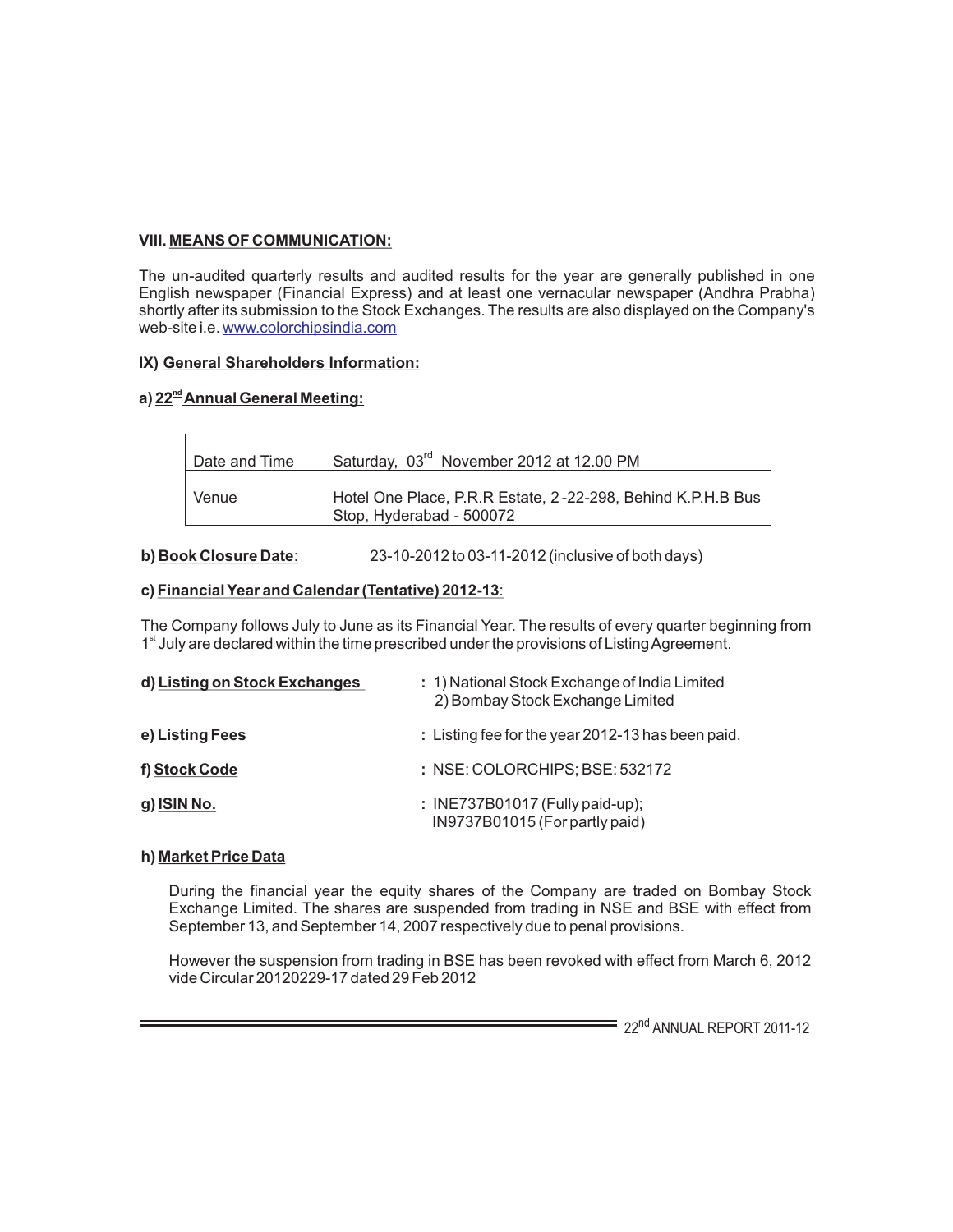#### **i) Registrar and share transfer Agents:** (both Physical and Demat)

#### **M/s. Venture Capital and Corporate Investments Private Ltd** 12-10-167, Bharat Nagar, Hyderabad-500018. Ph: 040-23818475/476; Fax: 040-23868024.

#### **j) Share Transfer System:**

The Physical shares transfers are processed and the share certificates are returned to the shareholders within a maximum period of one month from the date of receipt, subject to the document being valid and complete in all respects.

Any transferee who wishes to Demat the shares may approach a Depository Participant along with a duly filled Demat Request Form, who shall, no the basis of the Share Certificate, generate a Demat request and send the same to the Registrar and Share Transfer Agents (RTA). On receipt, the Depository Registrar confirms the request.

All the requests for Dematerialization and shares are processed and the confirmation is given to the respective Depositories i.e., National Securities Depository Limited (NSDL) and Central Depository Services (India) Limited (CDSL) with in 21 days on receipt.

| <b>Nominal Value</b>                            |               | <b>Holders</b> | Amount    |            |
|-------------------------------------------------|---------------|----------------|-----------|------------|
|                                                 | <b>Number</b> | % To Total     | In Rs     | % To Total |
| 5000<br>Upto -                                  | 8285          | 60.56          | 20252330  | 8.45       |
| 5001<br>10000                                   | 2461          | 17.99          | 21379850  | 8.92       |
| 20000<br>10001                                  | 1357          | 9.92           | 22114590  | 9.23       |
| 20001<br>30000<br>$\overline{\phantom{a}}$      | 486           | 3.55           | 12677230  | 5.29       |
| 30001<br>40000                                  | 277           | 2.02           | 9952900   | 4.15       |
| 50000<br>40001                                  | 234           | 1.71           | 11236590  | 4.69       |
| 100000<br>50001<br>$\qquad \qquad \blacksquare$ | 332           | 2.43           | 25199330  | 10.52      |
| 100001 and<br>above                             | 248           | 1.81           | 116807680 | 48.75      |
| Total                                           | 13680         | 100            | 239620500 | 100        |

# **th k) Distribution of shareholding as on 30 June 2012:**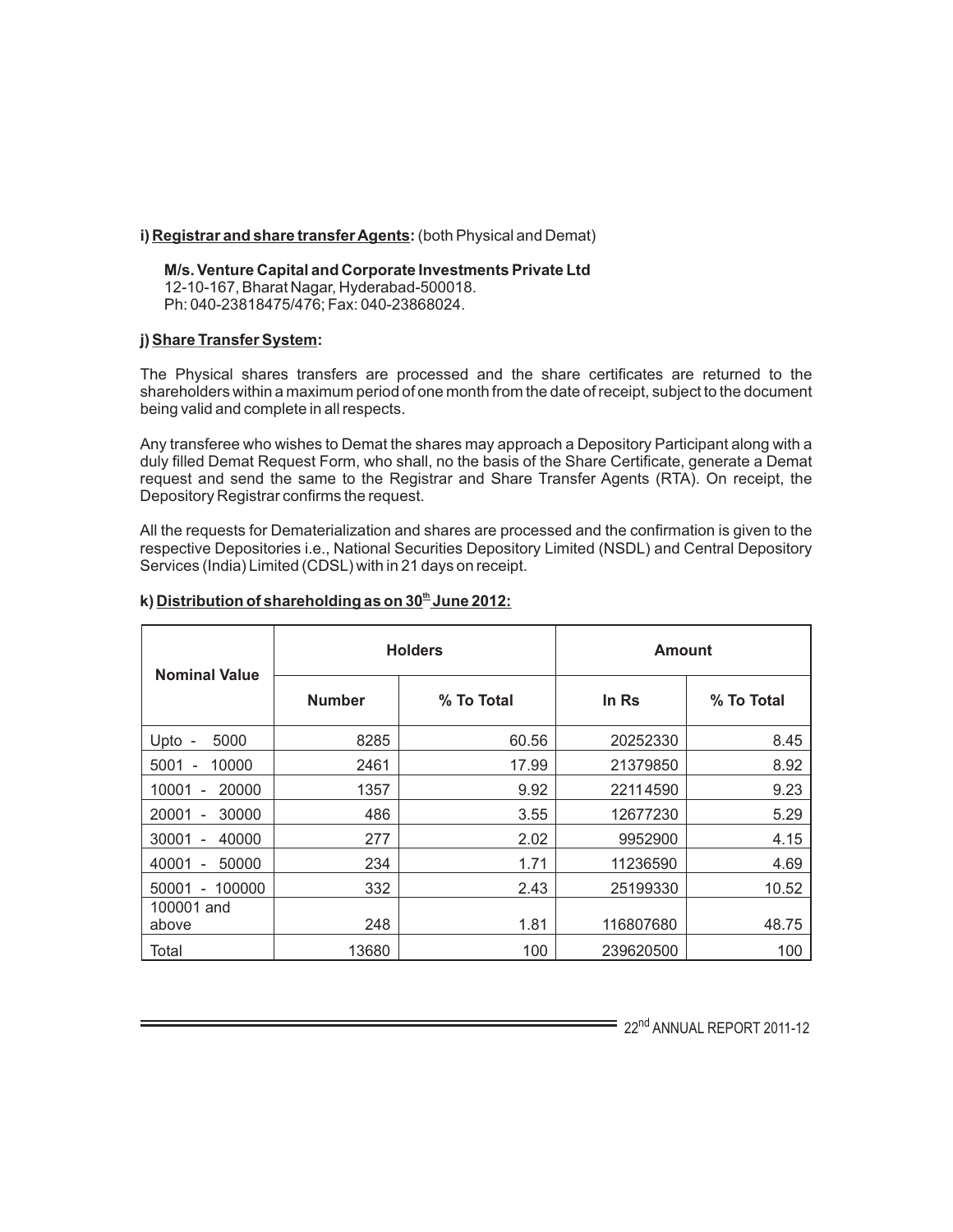# **th l) Shareholding Pattern as on 30 June 2012:**

| Category                      | No. of shares | $\frac{0}{0}$ |
|-------------------------------|---------------|---------------|
| <b>Promoters</b>              | 3332137       | 13.91         |
| <b>Mutual Funds and UTI</b>   |               |               |
| <b>Financial Institutions</b> | 2000          | 0.01          |
| Private Corporate Bodies      | 1504310       | 6.27          |
| <b>Indian Public</b>          | 18221928      | 76.04         |
| NRI's OCB's                   | 901675        | 3.76          |
| <b>Others</b>                 | --            |               |
| Total                         | 23962050      | 100.00        |

#### **m) Dematerialization of Shares:**

The equity shares of the Company are in compulsory Demat segment. The Company has already entered into necessary agreements with NSDL and CDSL for Demat facility. As on  $30<sup>th</sup>$  June 2012 **23568142** equity shares are in Demat form representing 98.36% of total equity share capital of the Company.

#### *n) Outstanding GDRs/ADRs/Warrants or any Convertible instruments, conversion date and likely impact on equity:*

The Company has not issued any GDRs / ADRs / Warrants / any convertible instruments.

#### **o) Plant Locations:**

The Company does not have any plant locations; however the Company has its Animation facility centre at Plot No.91, Road No.7-B, Jubilee Hills, Hyderabad- 500033, AP.

#### **p) Address for Investors Correspondence:**

Shareholders may address their communications/suggestions/grievances/queries pertaining to share transfer/Demat including physical transfer requests and Demat requisition forms, to the Company's Registrar and Share Transfer Agents and/or to the Company at the following address:

Registered Office Registrar and Transfer Agent Plot No.91 Road no.7-B 12-10-167, Bharat Nagar,<br>
Jubilee Hills, Hyderabad – 500 033 Hyderabad – 500 018 Jubilee Hills, Hyderabad – 500 033<br>Tel No. 040 – 23550268, 23544862

Color Chips (India) Limited Venture Capital and Corporate Investments Private Ltd Ph: 040-23818475/476; Fax: 040-23868024.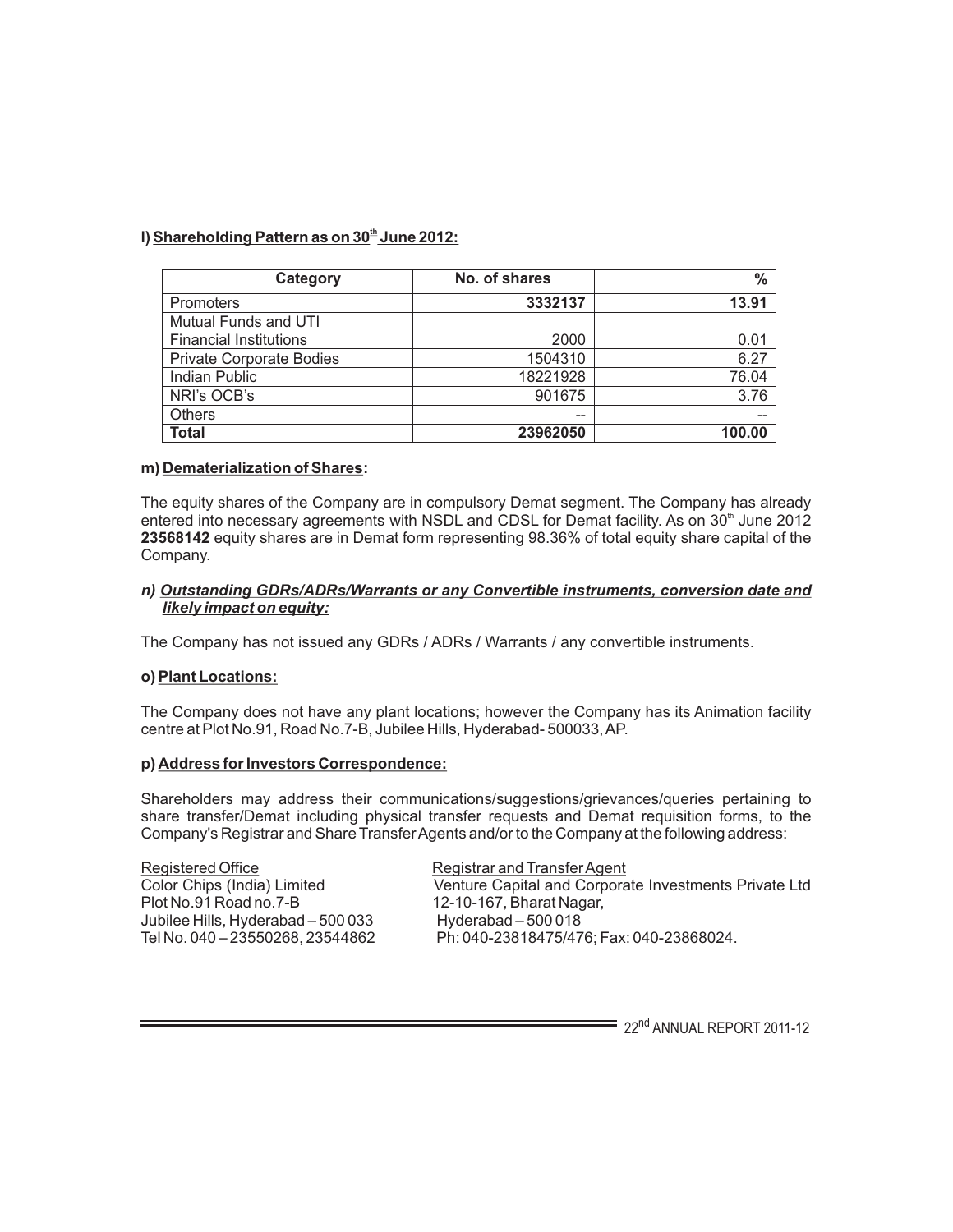#### **q) CEO Certification:**

As required by the revised clause 49 (V) of the Listing Agreement, the certificate from CEO was placed before the Board of Directors at their meeting held on September 29th, 2012.

#### **r) Compliance Certificate of the Auditors:**

The Statutory Auditor has certified that the company has complied with the conditions of the Corporate Governance as stipulated in clause 49 of the listing agreement and the same forms part of the Annual Report. The Certificate from the statutory auditor will be sent to the stock exchange along with the Annual Report of the Company.

#### **BY THE ORDER OF THE BOARD**

Hyderabad

September 29<sup>th</sup>, 2012 **SD/-PENUGONDA TVM SURESH MANAGING DIRECTOR**

# **DECLARATION**

To

The Members of Color Chips (India) Limited

This is to declare that the Code of Conduct envisaged by the Company for Members of the Board and the Senior Management Personnel have been complied with by all the members of the Board and the Senior Management Personnel of the Company respectively.

**BY THE ORDER OF THE BOARD**

Hyderabad September 29<sup>th</sup>, 2012

**SD/- PENUGONDA TVM SURESH MANAGING DIRECTOR**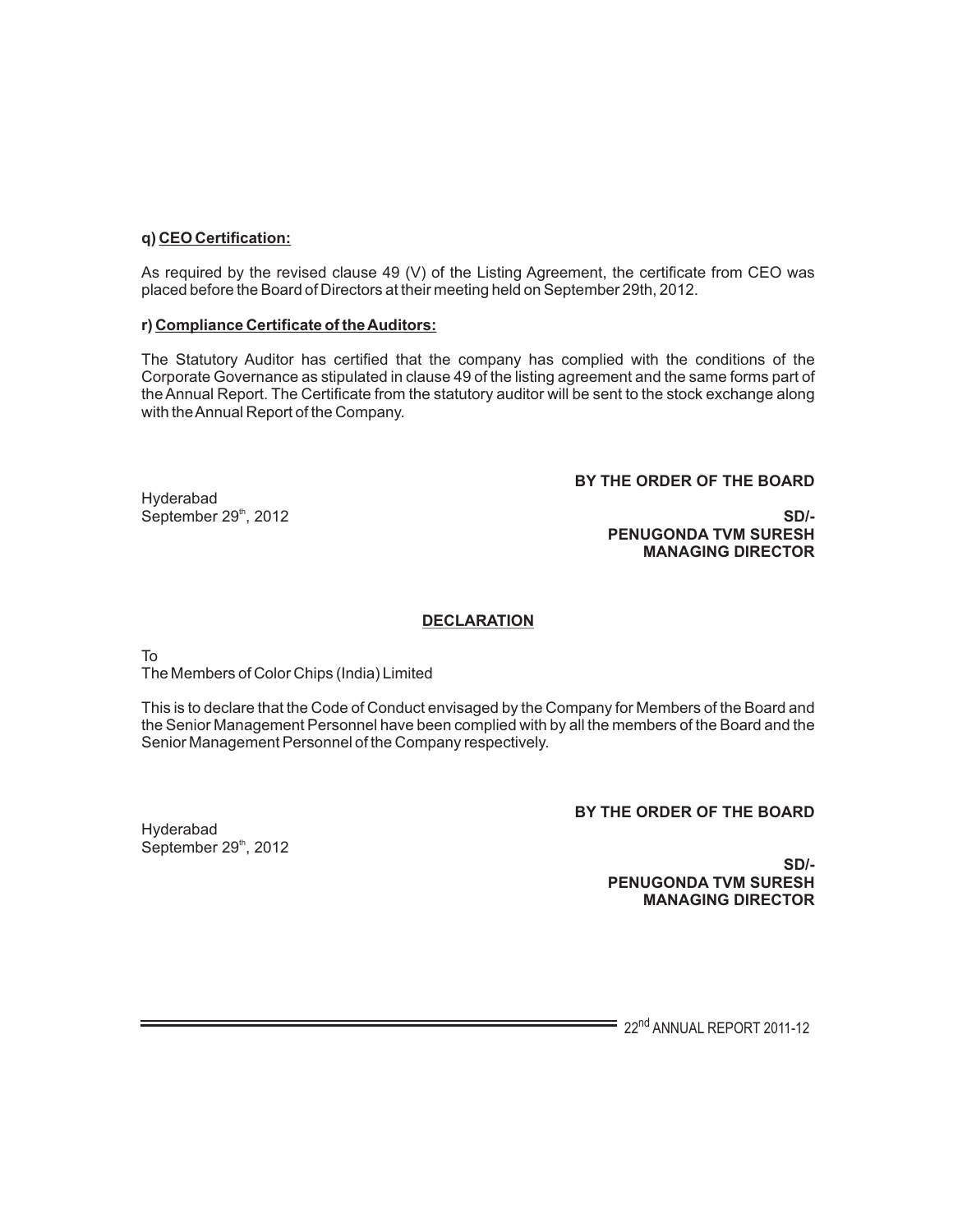# **CERTIFICATE BY CEO / CFO:**

Pursuant to the provisions Clause 41 of the Listing Agreement with the Stock Exchanges, it is hereby certified that for the period ended June 30, 2012:

- a. We have reviewed financial statements and the cash flow statement for the year and that to the best of their knowledge and belief :
	- i. these statements do not contain any materially untrue statement or omit any material fact or contain statements that might be misleading;
	- ii. these statements together present a true and fair view of the company's affairs and are in compliance with existing accounting standards, applicable laws and regulations.
- b. There are, to the best of our knowledge and belief, no transactions entered into by the company during the year which are fraudulent, illegal or violative of the company's code of conduct.
- c. We accept responsibility for establishing and maintaining internal controls for financial reporting and that we have evaluated the effectiveness of internal control systems of the company pertaining to financial reporting and we have disclosed to the auditors and the Audit Committee, deficiencies in the design or operation of such internal controls, if any, of which we are aware and the steps they have taken or propose to take to rectify these deficiencies.
- d. We have indicated to the auditors and the Audit committee
	- i. significant changes in internal control over financial reporting during the year;
	- ii. significant changes in accounting policies during the year and that the same have been disclosed in the notes to the financial statements; and
	- iii.instances of significant fraud of which we have become aware and the involvement therein, if any, of the management or an employee having a significant role in the company's internal control system over financial reporting.

**SD/- PENUGONDA TVM SURESH MANAGING DIRECTOR**

**SD/- K. GURAVA RAJU CHIEF FINANCIAL OFFICER**

Hyderabad September  $29<sup>th</sup>$ , 2012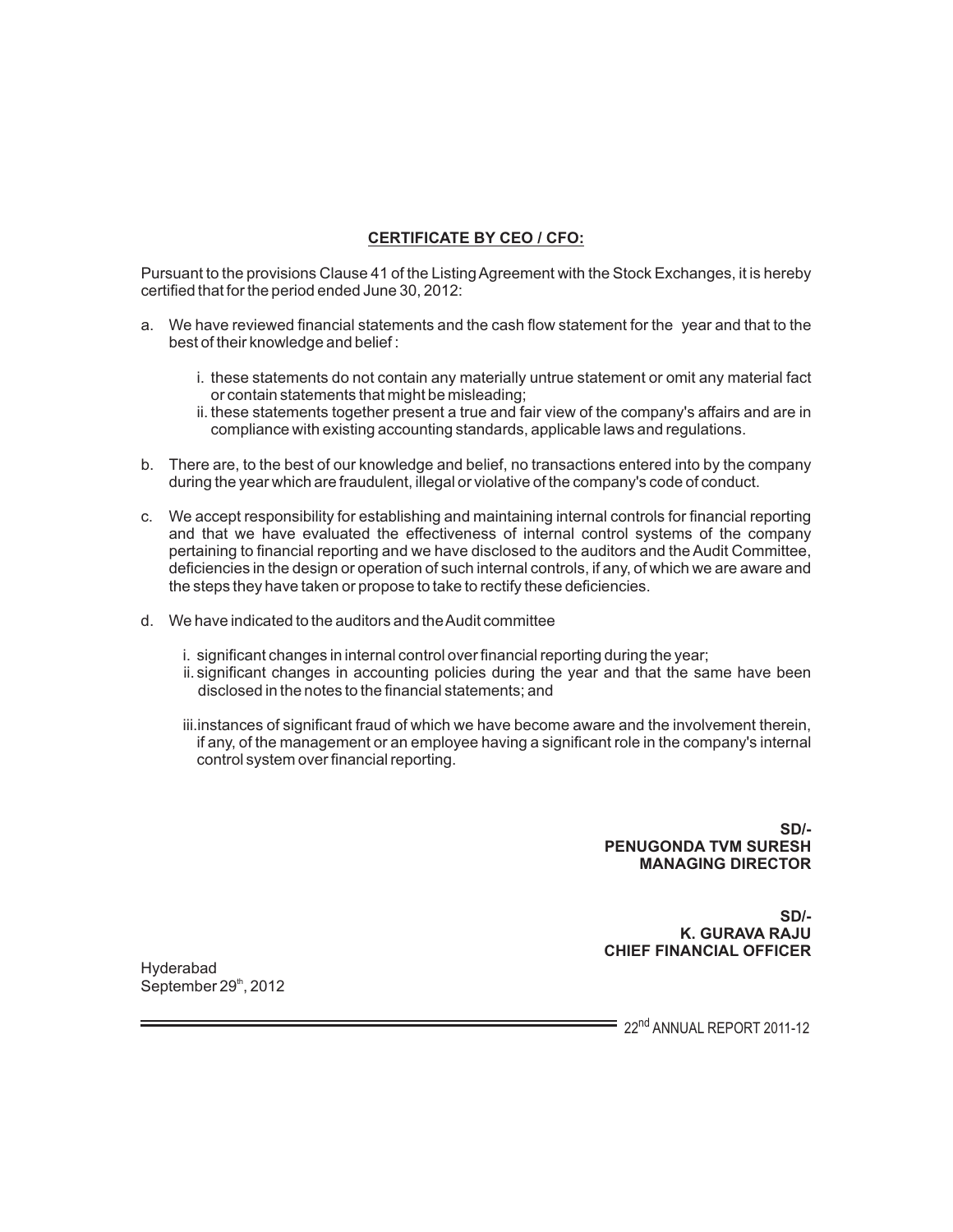# **AUDITOR'S CERTIFICATE ON CORPORATE GOVERNANCE**

To The Members Color Chips (India) Limited

We have examined the compliance of conditions of corporate governance by Color Chips (India) Limited

for the year ended on June  $30<sup>th</sup>$ , 2012 as stipulated in clause 49 of the listing agreement of the said company with concerned Stock Exchange.

The compliance of conditions of corporate governance is the responsibility of the management, our examination has been limited to a review of the procedures and implementation thereof adopted by the company for ensuring the compliance the conditions of corporate governance. It is neither an audit not expression of opinion on the financial statements of the company.

In our opinion and best of our information and according to the explanation given to us and the representations made by the Directors and Management, we certify that the company has complied with the conditions of corporate governance as stipulated in the aforesaid listing agreement.

We further state that such compliance is neither an assurance as to the future viability of the company nor the efficiency or effectiveness with which the management has conducted the affairs of the company.

> **For KaruManchi & Associates** Chartered Accountants

Hyderabad September 29<sup>th</sup>, 2012

> **SD/- K. Peddabbai**  Membership No: 25036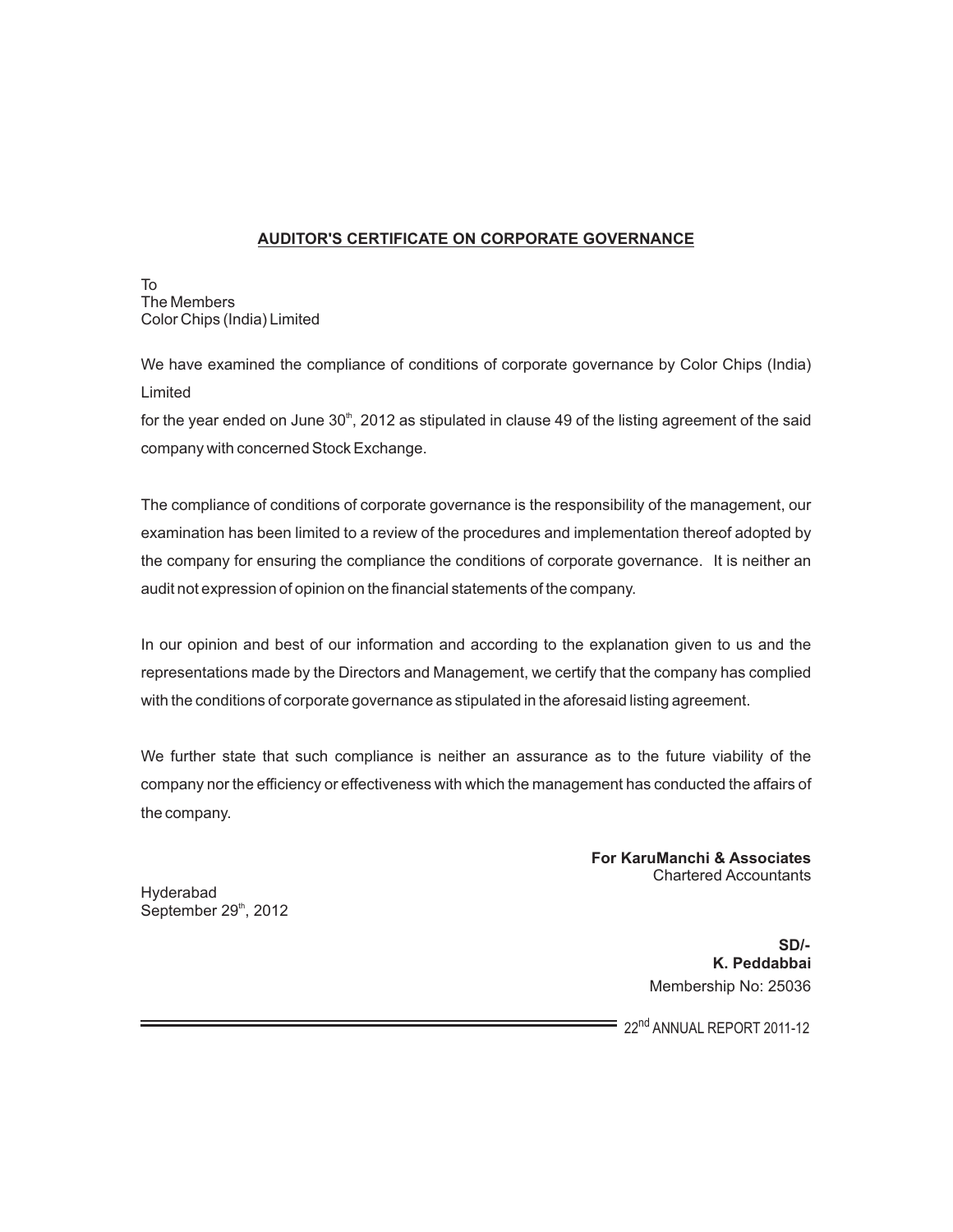| Balance Sheet As At 30th June, 2012<br>(Amount in Rs.) |                                                                                                                                                                                    |                                                   |                     |                     |                          |  |
|--------------------------------------------------------|------------------------------------------------------------------------------------------------------------------------------------------------------------------------------------|---------------------------------------------------|---------------------|---------------------|--------------------------|--|
|                                                        |                                                                                                                                                                                    | <b>Particulars</b>                                | As at<br>30-06-2012 | As at<br>30-06-2011 |                          |  |
|                                                        |                                                                                                                                                                                    | <b>EQUITY AND LIABILITIES</b>                     |                     |                     |                          |  |
|                                                        |                                                                                                                                                                                    | (1) Share Holders Funds                           |                     |                     |                          |  |
|                                                        |                                                                                                                                                                                    | a) Share Capital                                  | 2                   | 237,242,738         | 207,242,738              |  |
|                                                        |                                                                                                                                                                                    | b) Reserves & Surplus                             | 3                   | (224, 513, 220)     | (68, 118, 756)           |  |
|                                                        |                                                                                                                                                                                    | c) Money received against Share Warrants          |                     |                     |                          |  |
|                                                        |                                                                                                                                                                                    | Sub-Total                                         |                     | 12,729,518          | 139,123,982              |  |
|                                                        |                                                                                                                                                                                    | (2) Share Application Money Pending for Allotment |                     |                     |                          |  |
|                                                        |                                                                                                                                                                                    | (3) Non Current Liabilities                       |                     |                     |                          |  |
|                                                        |                                                                                                                                                                                    | a) Long Term Borrowings                           | 4                   |                     |                          |  |
|                                                        |                                                                                                                                                                                    | b) Deferred Tax Liability (Net)                   |                     |                     |                          |  |
|                                                        |                                                                                                                                                                                    | c) Other Long Term Liabilities                    | 5                   | 150.964.446         | 96,708,429               |  |
|                                                        |                                                                                                                                                                                    | d) Long Term Provisions                           |                     |                     |                          |  |
|                                                        |                                                                                                                                                                                    | Sub-Total                                         |                     | 150,964,446         | 96,708,429               |  |
|                                                        |                                                                                                                                                                                    | (4) Current Liabilities                           |                     |                     |                          |  |
|                                                        |                                                                                                                                                                                    | a) Short Term Borrowings                          |                     |                     |                          |  |
|                                                        |                                                                                                                                                                                    | b) Trade Payables                                 | 6                   | 1,584,492           | 1,584,492                |  |
|                                                        | c)                                                                                                                                                                                 | <b>Other Current Liabilities</b>                  |                     |                     |                          |  |
|                                                        | d)                                                                                                                                                                                 | Short Term Provisions                             | $\overline{7}$      | 25,000              | 108,376                  |  |
|                                                        |                                                                                                                                                                                    | Sub-Total                                         |                     | 1,609,492           | 1,692,868                |  |
|                                                        |                                                                                                                                                                                    | <b>Total</b>                                      |                     | 165,303,456         | 237,525,279              |  |
| ш                                                      |                                                                                                                                                                                    | <b>ASSETS</b>                                     |                     |                     |                          |  |
|                                                        |                                                                                                                                                                                    | (1) Non Current Assets                            |                     |                     |                          |  |
|                                                        |                                                                                                                                                                                    | a) Fixed Assets                                   |                     |                     |                          |  |
|                                                        |                                                                                                                                                                                    | (i) Tangible Assets                               | 8                   | 24,565,875          | 8,808,095                |  |
|                                                        |                                                                                                                                                                                    | (ii) Intangible Assets                            |                     |                     |                          |  |
|                                                        |                                                                                                                                                                                    | (iii) Capital Work in Progress                    |                     | $\sim$              |                          |  |
|                                                        |                                                                                                                                                                                    | (iv) Intangible Assets under Development          |                     |                     |                          |  |
|                                                        | b)                                                                                                                                                                                 | Non-Current Investments                           |                     |                     | 39,866,750               |  |
|                                                        | C)                                                                                                                                                                                 | Deferred Tax Asset - Net                          | 9                   | 3,829,302           | 3,829,302                |  |
|                                                        | d)                                                                                                                                                                                 | Long Term Loans and Advances                      | 10                  | 17,737,036          | 25, 183, 614             |  |
|                                                        | e)                                                                                                                                                                                 | Other Non Current assets                          |                     | $\sim$              |                          |  |
|                                                        |                                                                                                                                                                                    | Sub-Total                                         |                     | 46,132,213          | 77,687,761               |  |
| (2)                                                    |                                                                                                                                                                                    | <b>Current Assets</b>                             |                     |                     |                          |  |
|                                                        |                                                                                                                                                                                    | a) Current Investments                            |                     |                     |                          |  |
|                                                        |                                                                                                                                                                                    | b) Inventories-Rights                             | 11                  | 101,883,583         | 143,240,287              |  |
|                                                        |                                                                                                                                                                                    | c) Trade Receivables                              | 12                  | 11,110,429          | 16,066,240               |  |
|                                                        |                                                                                                                                                                                    | d) Cash and Cash Equivelants                      | 13                  | 6,177,231           | 530,991                  |  |
|                                                        |                                                                                                                                                                                    | e) Short Term Loans and Advances                  |                     | $\sim$              | $\overline{\phantom{a}}$ |  |
|                                                        | f)                                                                                                                                                                                 | <b>Other Current Assets</b>                       |                     |                     |                          |  |
|                                                        |                                                                                                                                                                                    | Sub-Total                                         |                     | 119,171,243         | 159,837,518              |  |
|                                                        |                                                                                                                                                                                    | <b>Total</b>                                      |                     | 165,303,456         | 237,525,279              |  |
|                                                        |                                                                                                                                                                                    | <b>Notes to accounts</b>                          | 1                   |                     |                          |  |
|                                                        | As per our report of even date attached<br>For on behalf of the Board of<br><b>For Karumanchi Associates</b><br><b>Color Chips (India) Limited</b><br><b>Chartered Accountants</b> |                                                   |                     |                     |                          |  |

**Sd/- .Peddabai**

**K Sd/- Sd/- Membership No. 25036 Penugonda TVM Suresh R.J.Sastry Manging Director Director**

Place: Hyderabad<br>Date : August 14th, 2012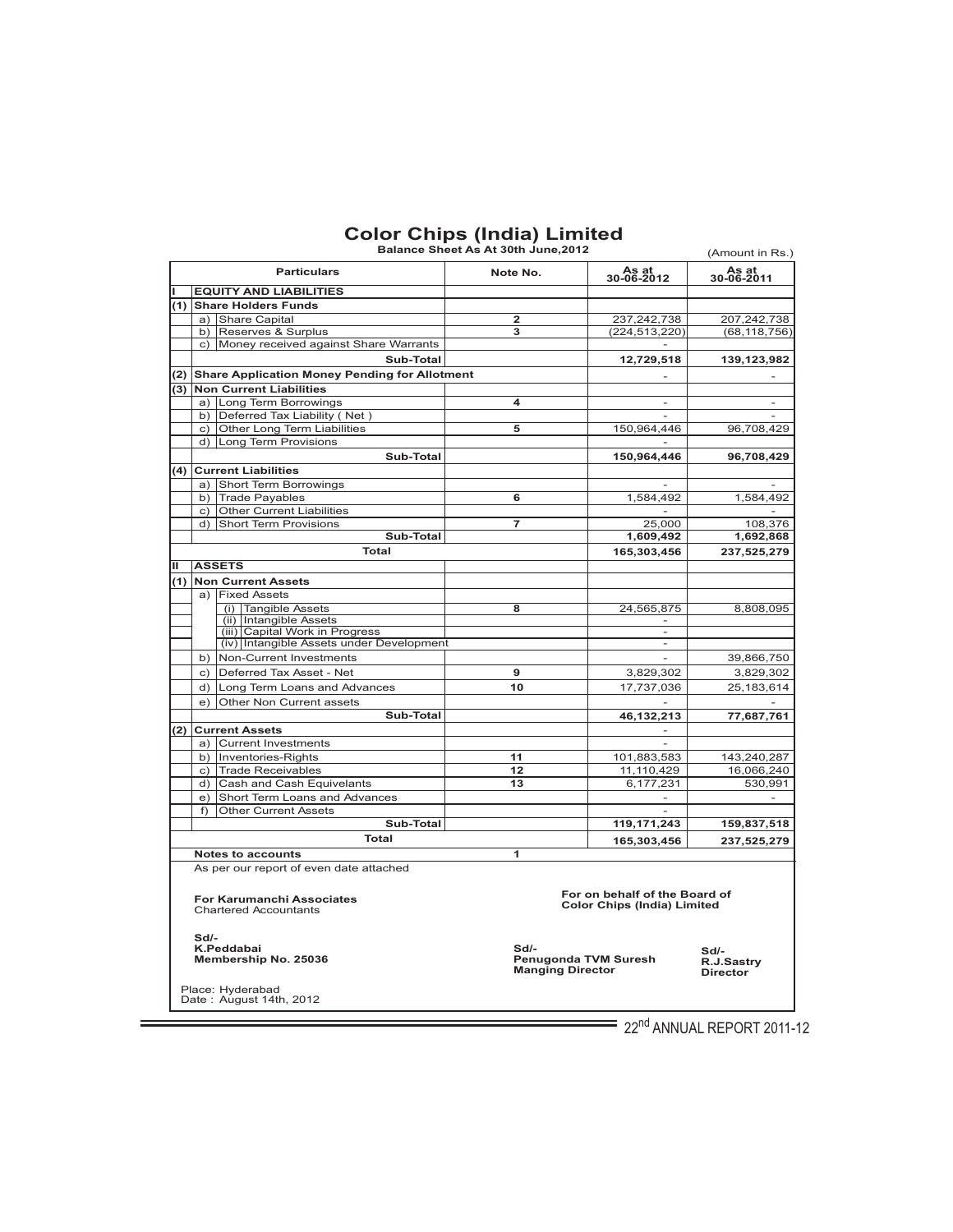|                                                                  |                                         | Profit and Loss statement for the Year Ended 30th June,2012                      |                                   |                                                                     | Amount in Rs.                           |
|------------------------------------------------------------------|-----------------------------------------|----------------------------------------------------------------------------------|-----------------------------------|---------------------------------------------------------------------|-----------------------------------------|
|                                                                  |                                         | <b>Particulars</b>                                                               | Note No.                          | As at<br>30-06-2012                                                 | As at<br>30-06-2011                     |
| П                                                                |                                         | <b>Revenue from Operations</b>                                                   | 14                                | 3,888,000                                                           | 2,034,000                               |
| Ш                                                                |                                         | Other Income                                                                     |                                   |                                                                     |                                         |
| Ш                                                                |                                         | Total Revenue (I+II)                                                             |                                   | 3,888,000                                                           | 2,034,000                               |
| IV                                                               |                                         | <b>Expenses</b>                                                                  |                                   |                                                                     |                                         |
|                                                                  | a)                                      | Cost of Materials Consumed                                                       | 15                                | 90,609,969                                                          |                                         |
|                                                                  | b)                                      | Purchase of Stock in Trade                                                       |                                   |                                                                     | ÷,                                      |
|                                                                  | c)                                      | Changes in Inventories of Finished Goods, Work in<br>Progress and Stock in Trade |                                   |                                                                     | $\overline{a}$                          |
|                                                                  | d)                                      | Employee Benefits Expense                                                        |                                   | $\overline{\phantom{a}}$                                            | $\overline{\phantom{a}}$                |
|                                                                  | e)                                      | <b>Operative Expenses</b>                                                        | 16                                | 3,304,069                                                           | 188,200                                 |
|                                                                  | f)                                      | <b>Finance Costs</b>                                                             |                                   |                                                                     | 268,000                                 |
|                                                                  | g)                                      | Depreciation and Amortization Expense                                            | 8                                 | 1,274,675                                                           | 1,523,507                               |
|                                                                  | <b>Total Expenses</b>                   |                                                                                  |                                   | 95,188,713                                                          | 1,979,707                               |
| v                                                                |                                         | <b>Profit Before Taxes</b>                                                       |                                   | (91, 300, 713)                                                      | 54,293                                  |
| VI                                                               |                                         | <b>Extra-Ordinary Items</b>                                                      |                                   | (65,093,751)                                                        |                                         |
| VII                                                              |                                         | <b>Tax Expense</b>                                                               |                                   |                                                                     |                                         |
|                                                                  |                                         | $(a)$ Current Tax                                                                |                                   |                                                                     |                                         |
|                                                                  |                                         | (b) Deferred Tax                                                                 |                                   | ä,                                                                  | ÷                                       |
| VIII                                                             | Profit & (Loss) for the Period (V - VI) |                                                                                  |                                   | (156, 394, 464)                                                     | 54,293                                  |
| IX                                                               |                                         | <b>Earning Per Equity Share:</b>                                                 |                                   |                                                                     |                                         |
|                                                                  |                                         | 1Basic                                                                           |                                   |                                                                     |                                         |
|                                                                  |                                         | 2Diluted                                                                         |                                   |                                                                     |                                         |
|                                                                  |                                         | <b>Notes to accounts</b>                                                         |                                   | $\mathbf{1}$                                                        |                                         |
|                                                                  |                                         | As per our report of even date attached                                          |                                   |                                                                     |                                         |
| <b>For Karumanchi Associates</b><br><b>Chartered Accountants</b> |                                         |                                                                                  |                                   | For on behalf of the Board of<br><b>Color Chips (India) Limited</b> |                                         |
|                                                                  | $Sd$ -                                  | K.Peddabai<br>Membership No. 25036                                               | $Sd$ -<br><b>Manging Director</b> | Penugonda TVM Suresh                                                | $Sd$ -<br>R.J.Sastry<br><b>Director</b> |
|                                                                  |                                         | Place: Hyderabad<br>Date: August 14th, 2012                                      |                                   |                                                                     |                                         |

**Profit and Loss statement for the Year Ended 30th June,2012**

 $\frac{1}{22^{nd}}$  ANNUAL REPORT 2011-12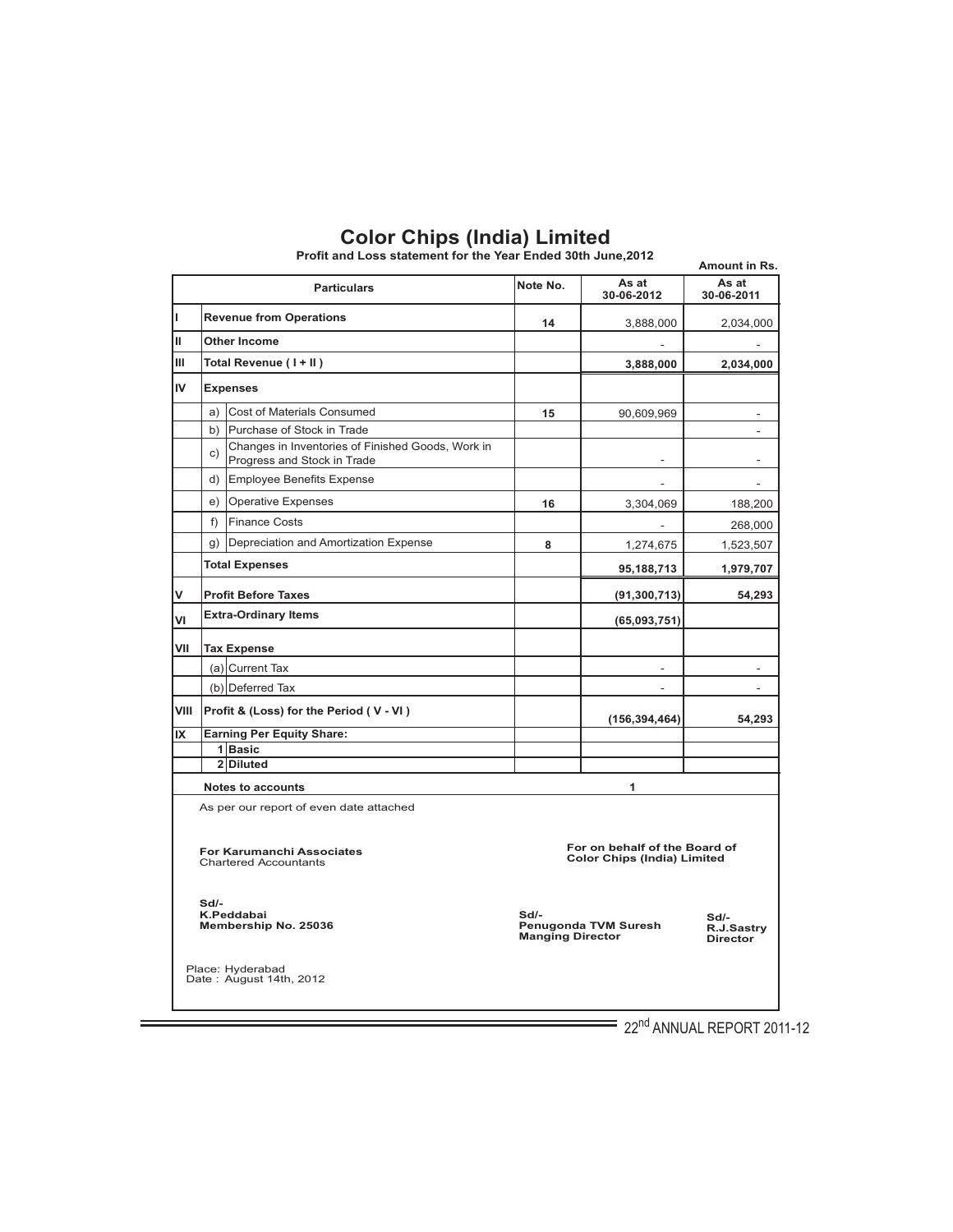**Cash Flow Statement for the period ended by 30th June 2012**

|                                                                                                     |                                         | <b>Particulars</b>                                                                | As At 30-Jun-2012 | As At 30-Jun-2011                       |  |  |  |
|-----------------------------------------------------------------------------------------------------|-----------------------------------------|-----------------------------------------------------------------------------------|-------------------|-----------------------------------------|--|--|--|
| T                                                                                                   |                                         | <b>Cash flow from Operating Activities</b>                                        |                   |                                         |  |  |  |
|                                                                                                     | a)                                      | Net Profit (loss) as per Profit and Loss Account                                  | (156, 394, 464)   | 54,293                                  |  |  |  |
|                                                                                                     | b)                                      | Adjustments for non-cash elements                                                 |                   |                                         |  |  |  |
|                                                                                                     |                                         | i)<br>Depreciation                                                                | 1,274,675         | 1,523,507                               |  |  |  |
|                                                                                                     |                                         | $\mathsf{ii}$<br>Loss on Sales of Assets                                          | 6,852,948         |                                         |  |  |  |
|                                                                                                     |                                         | Loss on Sale of Investments<br>iii)                                               | 41,235,075        |                                         |  |  |  |
|                                                                                                     | c)                                      | Cash flow before change in the working capital                                    | (107, 031, 766)   | 1,577,800                               |  |  |  |
|                                                                                                     | d)                                      | Changes in working capital                                                        |                   |                                         |  |  |  |
|                                                                                                     |                                         | (Increase) or Decrease in Inventories<br>i)                                       | 41,356,704        |                                         |  |  |  |
|                                                                                                     |                                         | $\mathsf{ii}$<br>(Increase) or Decrease in Trade Receivables                      | 4,955,811         | (1,220,400)                             |  |  |  |
|                                                                                                     |                                         | (Increase) or Decrease in Other Adavaces and Loans<br>iii)                        | 1,496,578         |                                         |  |  |  |
|                                                                                                     |                                         | iv)<br>Increase or (Decrease) in Current Liabilities and Provisions               | 54,256,017        |                                         |  |  |  |
|                                                                                                     |                                         | Increase or (Decrease) in Other Liabilities<br>V)                                 | (83, 376)         |                                         |  |  |  |
|                                                                                                     |                                         | <b>Net Cash Flow from Operating Activities</b>                                    | (5,050,032)       | 357,400                                 |  |  |  |
| Ш                                                                                                   |                                         | <b>Cash Flow from Investment Actvities</b>                                        |                   |                                         |  |  |  |
|                                                                                                     |                                         |                                                                                   |                   |                                         |  |  |  |
|                                                                                                     | a)                                      | Sale of Fixed Assets                                                              | 228,850           |                                         |  |  |  |
|                                                                                                     | b)                                      | Sale of Investments                                                               | 4,581,675         |                                         |  |  |  |
|                                                                                                     | c)                                      | <b>Purchase of Fixed Assets</b>                                                   | (24, 114, 253)    |                                         |  |  |  |
|                                                                                                     |                                         | <b>Net Cash Flow from Investment Activities</b>                                   | (19, 303, 728)    | $\overline{\phantom{a}}$                |  |  |  |
|                                                                                                     |                                         |                                                                                   |                   |                                         |  |  |  |
| Ш                                                                                                   |                                         | <b>Cash Flow from Financing Activities</b>                                        |                   |                                         |  |  |  |
|                                                                                                     | a)                                      | Increase in Equity Capital                                                        | 30,000,000        |                                         |  |  |  |
|                                                                                                     | b)                                      | Increase/(decrease) in secured borrowings                                         |                   | 3,415                                   |  |  |  |
|                                                                                                     |                                         |                                                                                   | 30,000,000        | 3.415                                   |  |  |  |
|                                                                                                     |                                         |                                                                                   |                   |                                         |  |  |  |
|                                                                                                     |                                         |                                                                                   |                   |                                         |  |  |  |
| IV                                                                                                  |                                         | Net surplus or (Deficiet) of Cash and Cash equivalents during the year            | 5,646,240         | 360,815                                 |  |  |  |
|                                                                                                     |                                         |                                                                                   |                   |                                         |  |  |  |
|                                                                                                     |                                         |                                                                                   |                   |                                         |  |  |  |
| v                                                                                                   |                                         | Balance at the beging of the year                                                 | 530,991           | 170,176                                 |  |  |  |
| VII                                                                                                 |                                         | Balance at the end of the year                                                    | 6,177,231         | 530,991                                 |  |  |  |
|                                                                                                     | As per our report of even date attached |                                                                                   |                   |                                         |  |  |  |
|                                                                                                     |                                         | <b>For Karumanchi Associates</b>                                                  |                   |                                         |  |  |  |
| <b>Chartered Accountants</b><br>For on behalf of the Board of<br><b>Color Chips (India) Limited</b> |                                         |                                                                                   |                   |                                         |  |  |  |
|                                                                                                     |                                         |                                                                                   |                   |                                         |  |  |  |
|                                                                                                     |                                         |                                                                                   |                   |                                         |  |  |  |
|                                                                                                     | $Sd$ -                                  |                                                                                   |                   |                                         |  |  |  |
|                                                                                                     | K.Peddabai                              | $Sd$ -<br>Membership No. 25036<br>Penugonda TVM Suresh<br><b>Manging Director</b> |                   | $Sd$ -<br>R.J.Sastry<br><b>Director</b> |  |  |  |
|                                                                                                     | Place: Hyderabad                        | Date: August 14th, 2012                                                           |                   |                                         |  |  |  |

 $=$  22 $^{\text{nd}}$  ANNUAL REPORT 2011-12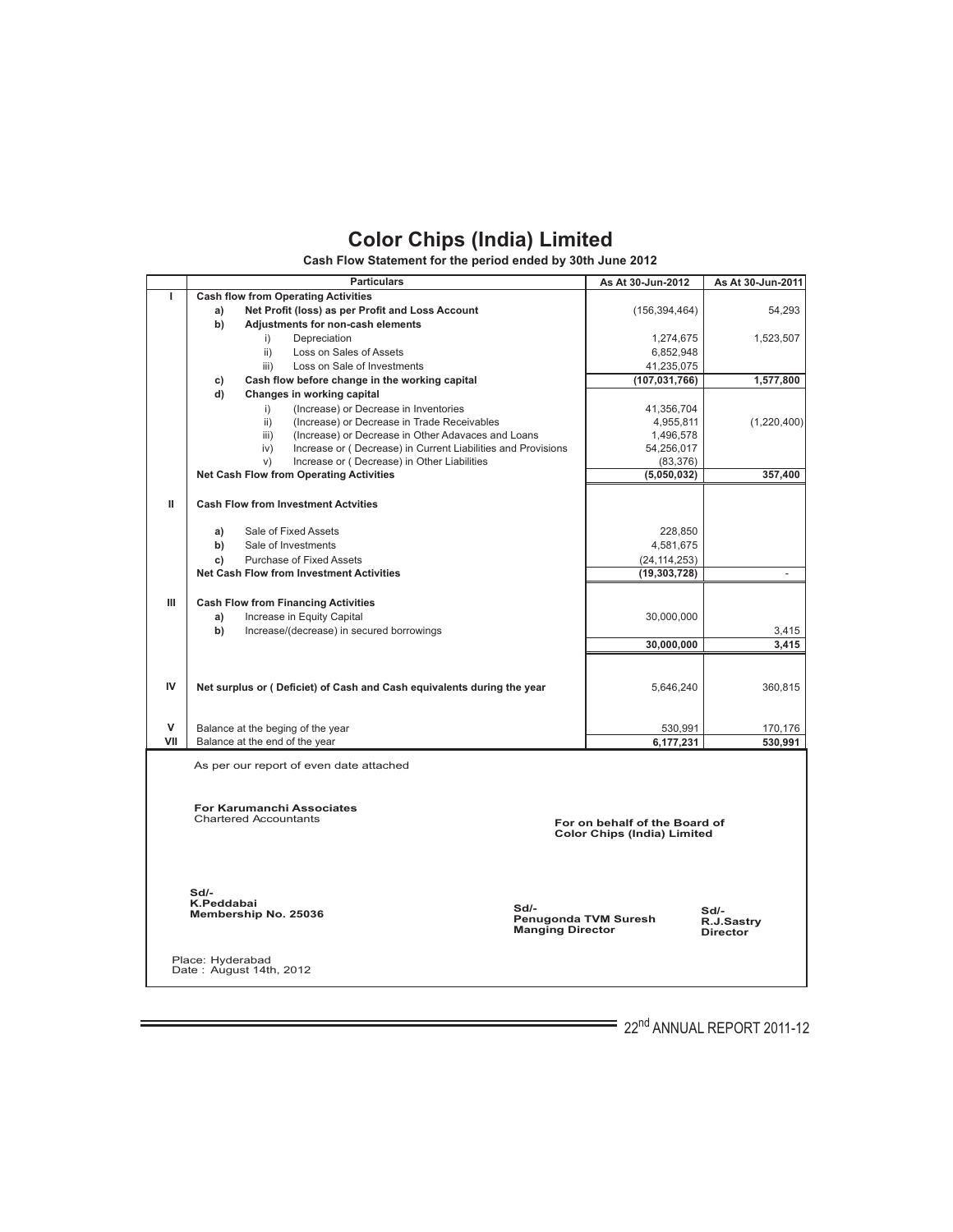**Notes to Financial Statements for the year ended 30-Jun-2012**

|                      |                      | NOLES TO FINANCIAL STATEMENTS TOF THE YEAR ENGED SU-JUNI-ZUTZ                                        |                     | Amount in Rs.       |
|----------------------|----------------------|------------------------------------------------------------------------------------------------------|---------------------|---------------------|
|                      |                      | <b>Particulars</b>                                                                                   | As at<br>30-06-2012 | As at<br>30-06-2011 |
| Note <sub>2</sub>    |                      |                                                                                                      |                     |                     |
| <b>Share Capital</b> |                      |                                                                                                      |                     |                     |
|                      |                      | <b>Authorised Capital</b>                                                                            |                     |                     |
|                      |                      | Equity Shares of 3,93,15,000 nos at face value of                                                    |                     |                     |
|                      |                      | Rs.10 each                                                                                           | 393,150,000         | 393,150,000         |
| Ш                    |                      | Issued, Subscribed and paidup Capital                                                                |                     |                     |
|                      |                      | a) Equity Shares of 2,39,62,050 Nos at Face Value of                                                 |                     |                     |
|                      |                      | Rs.10 each have been Fully Paid Up                                                                   | 239,620,500         | 209,620,500         |
|                      |                      |                                                                                                      | 2,377,763           |                     |
|                      |                      | b) Less: Calls in arrears $(3,17,035$ shares $@$ Rs.7.50)                                            |                     | 2,377,763           |
|                      | C)                   | Paidup Equity Capital                                                                                | 237,242,738         | 207,242,738         |
| Note 2 (I)           |                      |                                                                                                      |                     |                     |
|                      |                      | Details of share holders holding more than 5% shares in the Company                                  |                     |                     |
| L                    |                      | <b>Authorised Capital</b>                                                                            |                     |                     |
|                      |                      | Equity Shares of 3,93,15,000 nos at face value of                                                    |                     |                     |
|                      |                      | Rs.10 each                                                                                           | 393,150,000         | 393,150,000         |
|                      |                      |                                                                                                      |                     |                     |
| Ш                    |                      | <b>Issued, Subscribed and paidup Capital</b><br>a) Equity Shares of 2,39,62,050 Nos at Face Value of |                     |                     |
|                      |                      | Rs.10 each have been Fully Paid Up                                                                   | 239,620,500         | 209,620,500         |
|                      |                      | b) Less: Calls in arrears $(3,17,035$ shares $@$ Rs.7.50)                                            | 2,377,763           | 2,377,763           |
|                      |                      | c) Paidup Equity Capital                                                                             | 237,242,738         | 207,242,738         |
| Note <sub>3</sub>    |                      |                                                                                                      |                     |                     |
|                      |                      | <b>Reserves &amp; Suplus</b>                                                                         |                     |                     |
|                      |                      |                                                                                                      |                     |                     |
|                      |                      | <b>General Reserve</b>                                                                               |                     |                     |
|                      |                      | a)   Opening Balance                                                                                 | 1,570,500           | 1,570,500           |
|                      |                      | b) Add: Current year Appropriation                                                                   |                     |                     |
|                      | c)   Closing Balance |                                                                                                      | 1,570,500           | 1,570,500           |
| Ш                    |                      | <b>Share Premium</b>                                                                                 |                     |                     |
|                      | a)                   | <b>Opening Balance</b>                                                                               | 732,600             | 732,600             |
|                      | b)                   | Add: Current year Appropriation                                                                      |                     |                     |
|                      | c)                   | <b>Closing Balance</b>                                                                               | 732,600             | 732,600             |
|                      |                      |                                                                                                      |                     |                     |
| Ш                    |                      | <b>Profit and Loss Surplus</b>                                                                       |                     |                     |
|                      |                      | a) Opening Balance                                                                                   | (70, 421, 856)      | (70, 476, 149)      |
|                      |                      | b) Add: Current year Appropriation                                                                   | (156, 394, 464)     | 54,293              |
|                      | c)                   | <b>Closing Balance</b>                                                                               | (226, 816, 320)     | (70, 421, 856)      |
|                      |                      | <b>Total Reserves and Surplus</b>                                                                    | (224, 513, 220)     | (68, 118, 756)      |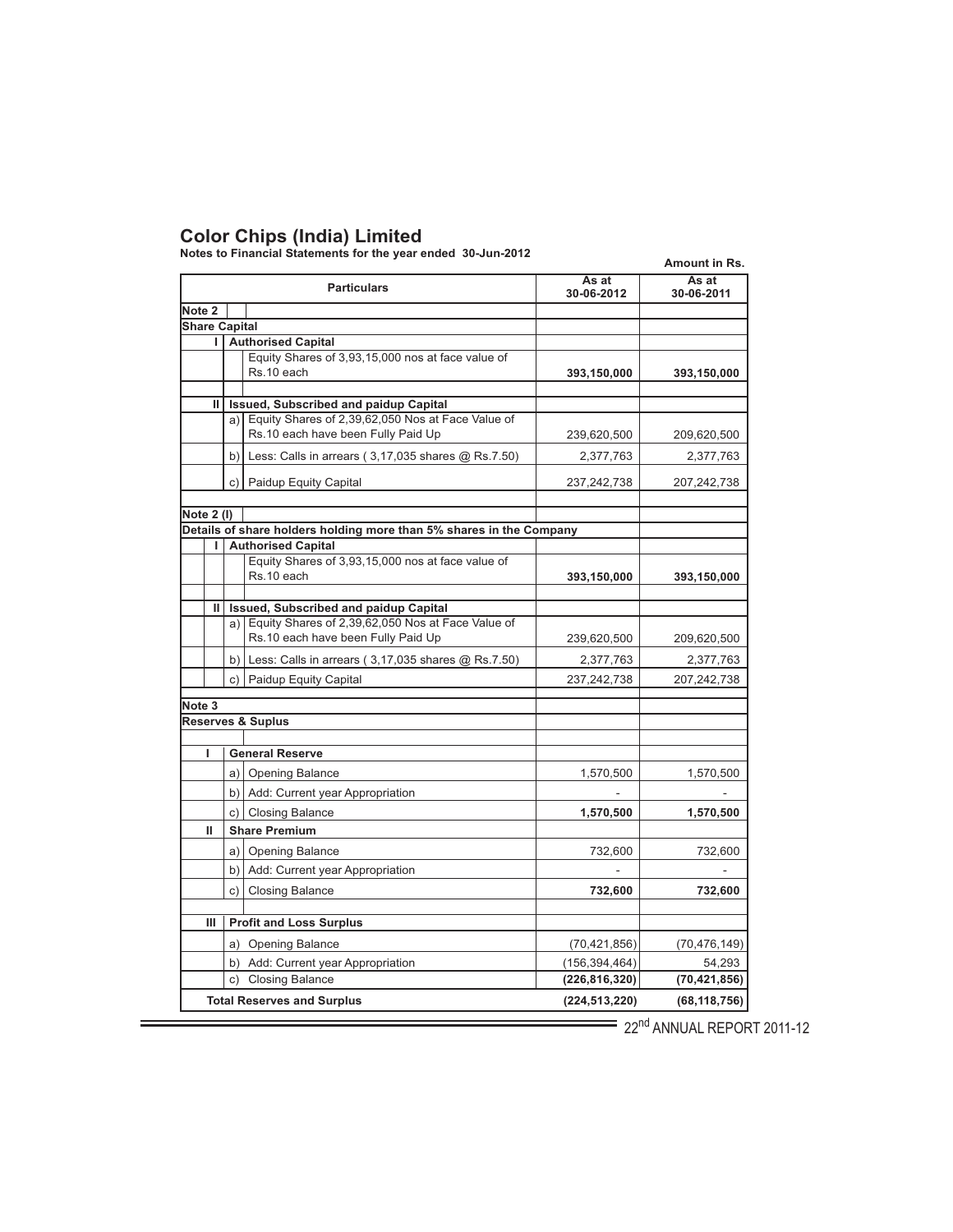| Note 4 |              |    |                                                  |                          |                    |
|--------|--------------|----|--------------------------------------------------|--------------------------|--------------------|
|        |              |    | <b>Long-Term Borrowings</b>                      |                          |                    |
|        |              |    |                                                  |                          |                    |
|        | г            |    | <b>Secured Loans</b>                             |                          |                    |
|        |              |    | a) From Banks                                    |                          |                    |
|        |              | b) | <b>From Others</b>                               |                          |                    |
|        |              |    |                                                  |                          |                    |
|        | $\mathbf{H}$ |    | <b>Loans &amp; Advances from Related Parties</b> | $\overline{a}$           |                    |
|        |              |    |                                                  |                          |                    |
|        |              |    | <b>Total Long Term Borrowings</b>                |                          |                    |
|        |              |    |                                                  |                          |                    |
| Note 5 |              |    |                                                  |                          |                    |
|        |              |    | <b>Other Long-Term Liabilities</b>               |                          |                    |
|        |              |    |                                                  |                          |                    |
|        |              |    |                                                  |                          |                    |
|        | Ш            |    | <b>Others-Unsecured</b>                          | 150,964,446              | 96,708,429         |
|        |              |    |                                                  | 150,964,446              | 96,708,429         |
| Note 6 |              |    |                                                  |                          |                    |
|        | I            |    |                                                  |                          |                    |
|        |              |    | <b>Trade Payables</b>                            | 1584492<br>1584492       | 1584492<br>1584492 |
|        |              |    |                                                  |                          |                    |
| Note 7 |              |    |                                                  |                          |                    |
|        |              |    | <b>Short Term Provisions</b>                     |                          |                    |
|        |              |    | Provision for Employee Benefits                  |                          |                    |
|        |              |    | a) Professionl Tax Payable                       | $\overline{\phantom{a}}$ | 43,814             |
|        |              |    | b) Provident fund Payable                        |                          | 18,054             |
|        |              |    |                                                  |                          | 61,868             |
|        | Ш            |    | <b>Others</b>                                    |                          |                    |
|        |              | a) | Provision for Expenses                           | $\overline{a}$           | 46,508             |
|        |              | b) | <b>Audit Fees</b>                                | 25,000                   |                    |
|        |              |    |                                                  | 25,000                   |                    |
| Note 9 |              |    |                                                  |                          | 46,508             |
|        |              |    | <b>Non Current Assets</b>                        |                          |                    |
|        | ı            |    | Deffered Tax Asset-Net                           | 3829302                  | 3829302            |
|        |              |    |                                                  | 3829302                  | 3829302            |
|        | Note 10      |    |                                                  |                          |                    |
|        |              |    | <b>Long Term Loans and Advances</b>              |                          |                    |
|        |              |    |                                                  |                          |                    |
|        |              |    | <b>Capital Advances</b>                          |                          |                    |
|        |              |    | a) GPR Housing Pvt Limited                       | $\overline{\phantom{a}}$ | 7,900,000          |
|        |              |    | b) Yellapanthula Portfolio Services              |                          | 1,072,500          |
|        |              | c) | colorchips New Media Limited                     | 15,645,856               |                    |
|        |              | e) | Other advances                                   |                          | 5,950,000          |
|        |              |    | <b>Others</b>                                    |                          | 732,600            |
|        |              |    |                                                  | 15,645,856               | 15,655,100         |
|        |              |    |                                                  |                          |                    |

Ė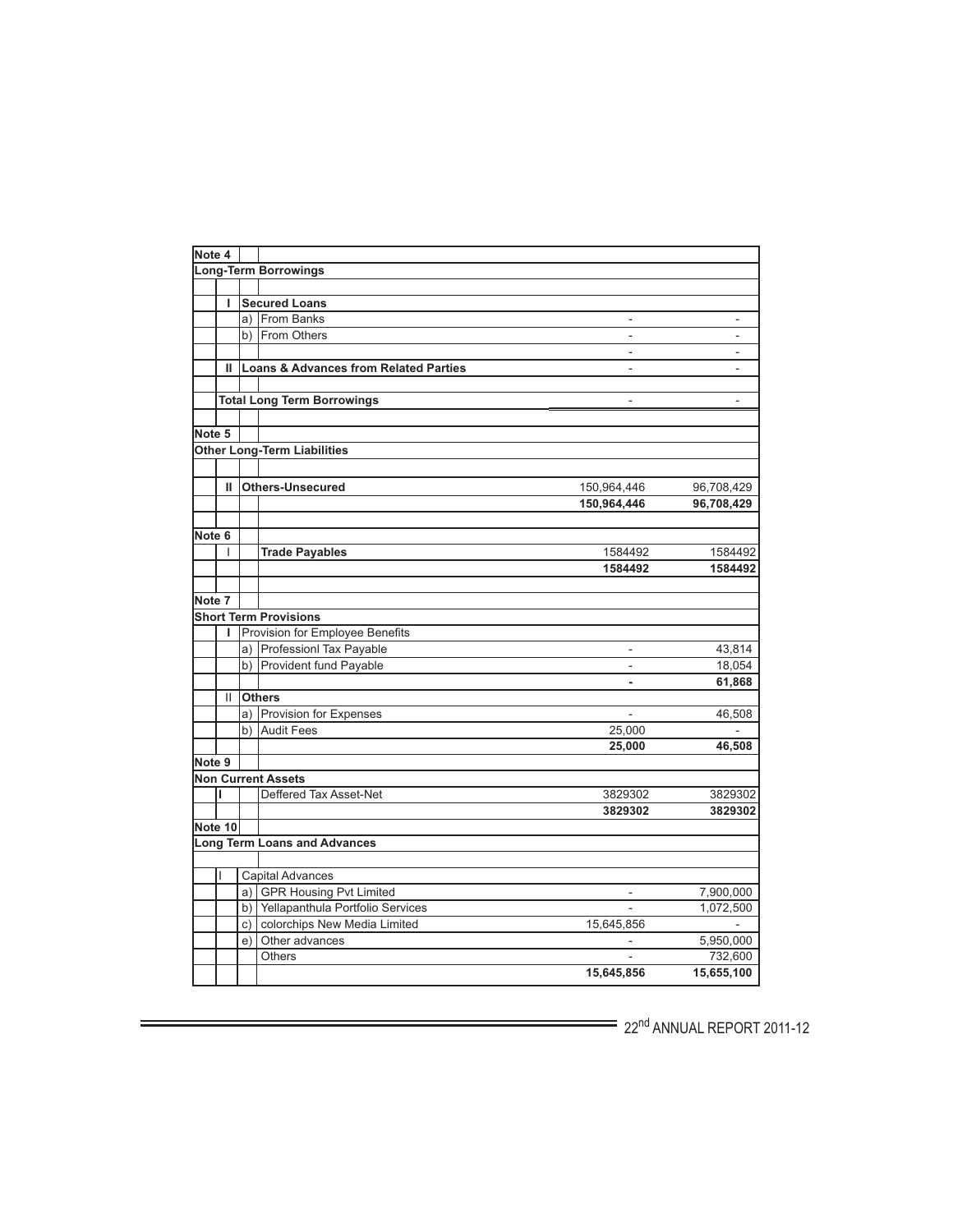| Н           |    | <b>Security Deposits</b>                          |                          |                     |
|-------------|----|---------------------------------------------------|--------------------------|---------------------|
|             |    | a) Electricity Deposit                            | 150,000                  | 150,000             |
|             |    | b) Rental Deposit<br>c) Sales Tax Deposit (NSC)   |                          | 816,966             |
|             |    | d) Telephone Deposit                              | 6,000                    | 6,000               |
|             |    | e) Other Deposits                                 |                          | 54,663<br>1,669,013 |
|             |    |                                                   | 156,000                  | 2,696,642           |
| Ш           |    | Other Loans and Advances                          |                          |                     |
|             |    | a) Sales Tax Recovery                             | 1,019,082                | 391,010             |
|             |    | b) ESI Recovery                                   | 416,098                  |                     |
|             | c) | <b>Staff Advances</b>                             |                          | 5,765,700           |
|             | d) | <b>TDS Receivable</b>                             |                          | 175,162             |
|             | e) | Investment Subsidy Receivable                     | 500,000                  | 500,000             |
|             |    |                                                   | 1,935,180                | 6,831,872           |
|             |    |                                                   |                          |                     |
|             |    | Total Long Term Loans & Advances                  | 17,737,036               | 25,183,614          |
|             |    |                                                   |                          |                     |
|             |    | <b>Other Non Current Assets</b>                   |                          |                     |
|             |    | Preliminery Expenses to the extent not writtenoff |                          |                     |
|             |    | a) Opening Balance                                | $\blacksquare$           | 248,832             |
|             |    | b) Written off during the year                    | $\overline{\phantom{a}}$ | 248,832             |
|             |    | c) Closing Balance                                | $\overline{\phantom{a}}$ |                     |
| Note 11     |    |                                                   |                          |                     |
| Inventories |    |                                                   |                          |                     |
|             |    | Stock of Animation & feature film IP rights       | 101,883,583              | 143,240,287         |
|             |    |                                                   | 101,883,583              | 143,240,287         |
|             |    |                                                   |                          |                     |
|             |    |                                                   |                          |                     |
| Note12      |    |                                                   |                          |                     |
|             |    | <b>Trade Receivable</b>                           |                          |                     |
| L           |    | More Than Six Months                              |                          |                     |
|             |    | a) Considered Good                                | 11,110,429               | 16,066,240          |
|             | b) | <b>Considered Doubtful</b>                        |                          |                     |
|             |    |                                                   | 11,110,429               | 16,066,240          |
|             |    | Less: Provision for doubtful receivables          |                          |                     |
|             |    |                                                   | 11,110,429               | 16,066,240          |
| Note 13     |    |                                                   |                          |                     |
|             |    | <b>Cash and Cash Equivalents</b>                  |                          |                     |
|             |    |                                                   |                          |                     |
|             |    | I Balances with Banks                             | 5,034,107                | 86,917              |
| Ш           |    | Cash on Hand                                      | 1,143,124                | 444,074             |
|             |    |                                                   | 6,177,231                | 530,991             |
|             |    |                                                   |                          |                     |

Ė

 $\overline{\hspace{1cm}}$  22<sup>nd</sup> ANNUAL REPORT 2011-12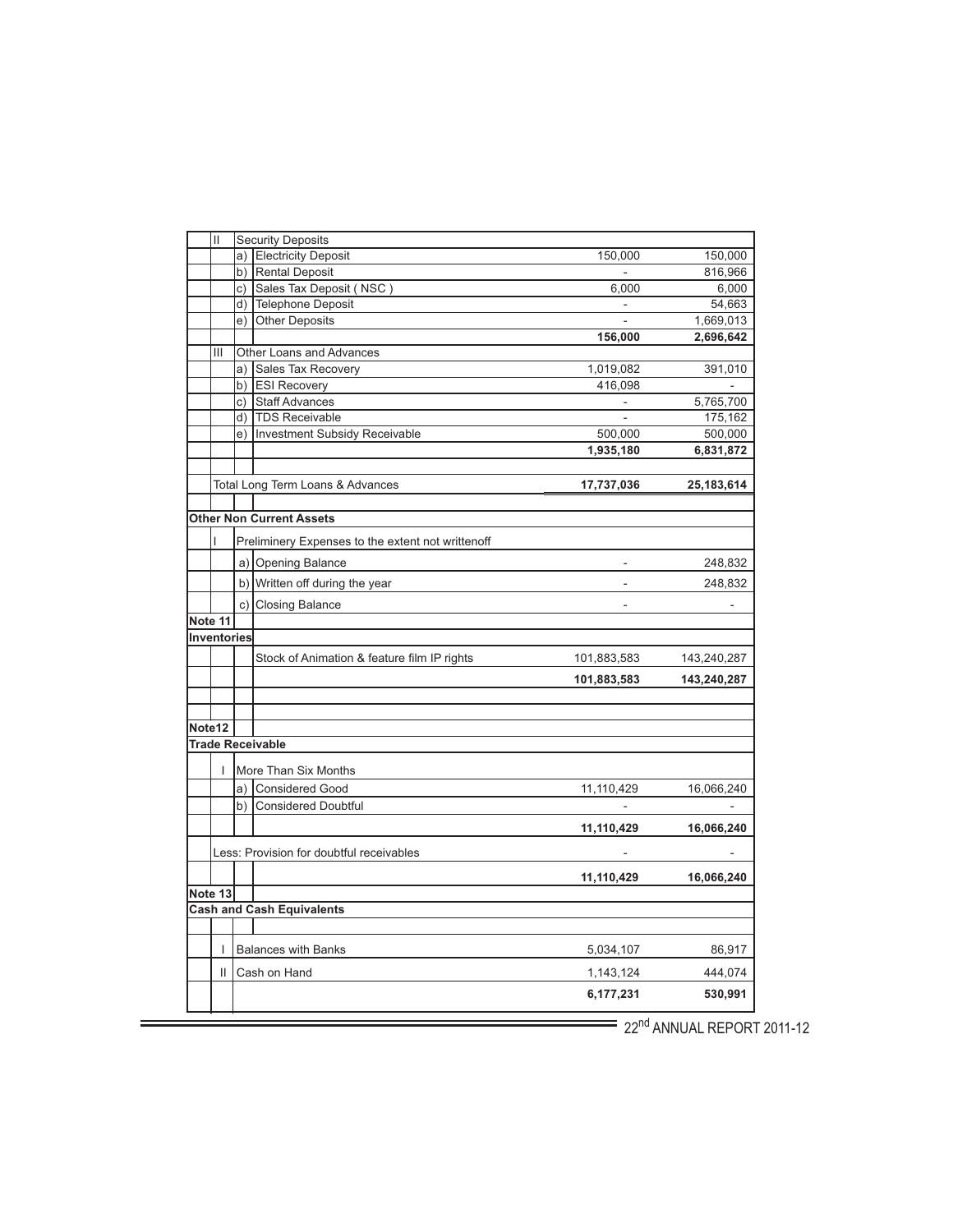| Note 14 |    |                                            |             |             |
|---------|----|--------------------------------------------|-------------|-------------|
|         |    | <b>Revenue from Operations</b>             |             |             |
|         |    | Sale of Animation & feature film IP rights | 3888000     | 2034000     |
|         |    |                                            | 3888000     | 2034000     |
| Note 15 |    |                                            |             |             |
|         |    | <b>Cost of materials Consumed</b>          |             |             |
|         | a) | Opening stock                              | 143,240,287 | 143,240,287 |
|         | b) | Add: Purchases                             | 49,253,265  |             |
|         | C) | Lees: Closing Stock                        | 101,883,583 | 143,240,287 |
|         |    | <b>Cost of Materials Cosumed</b>           | 90,609,969  |             |
| Note 16 |    |                                            |             |             |
|         |    | <b>Operative Expenses</b>                  |             |             |
|         |    | <b>Audit Remuneration</b>                  | 25,000      | 15,000      |
|         |    | <b>Bank Charges</b>                        | 134,295     |             |
|         |    | <b>Listing Fees</b>                        |             |             |
|         |    | Travelling & Conveyance                    | 884,987     | 23,500      |
|         |    | Legal & Professional Charges               | 466,050     | 9,500       |
|         |    | <b>Electricity Charges</b>                 |             |             |
|         |    | <b>Telephone Expenses</b>                  |             |             |
|         |    | <b>Printing &amp; Stationery</b>           |             | 7,000       |
|         |    | Postage & Courier                          |             | 2,400       |
|         |    | Office Maintenance                         | 1,793,737   | 130,800     |
|         |    |                                            | 3,304,069   | 188,200     |

Ė

 $\overbrace{\hspace{2.5cm}}$   $22^{\text{nd}}$  ANNUAL REPORT 2011-12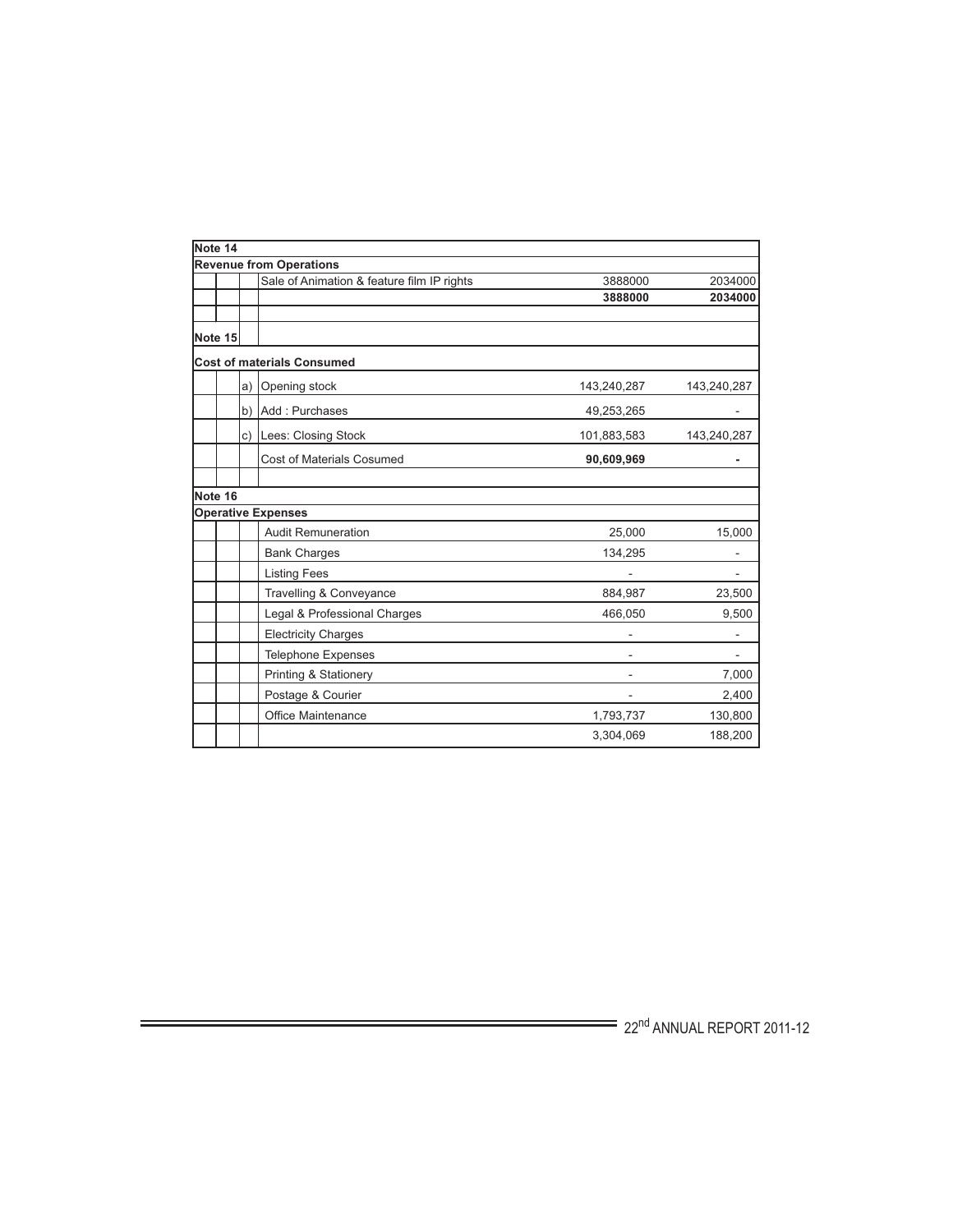| ī |
|---|

| <b>Allian Countries</b>                   |                |                       |                  |              |              |                        |           |                   |               |              |  |
|-------------------------------------------|----------------|-----------------------|------------------|--------------|--------------|------------------------|-----------|-------------------|---------------|--------------|--|
| Note - 8                                  |                |                       |                  |              |              |                        |           |                   | (Rs.)         |              |  |
| Fixed Asets for the year ended 30-06-2012 |                |                       |                  |              |              |                        |           |                   |               |              |  |
|                                           |                | <b>Gross Block</b>    |                  |              |              | Depreciation           |           |                   | Net Block     |              |  |
| <b>Vame of the Assets</b>                 | As on          | Additions             | <b>Deletions</b> | Gross        | As on        | For the                | Dep. On   | As on             | As on         | As on        |  |
|                                           | $1 - Jul - 11$ | during the            | during           | Assets as    | $1 -$ Jul-11 | year                   | deletions | $30$ -Jun-12      | on 30-06-2012 | $30$ -Jun-11 |  |
|                                           |                | year                  | the year         | on 30-6-2012 |              |                        |           |                   |               |              |  |
| Airconditioners                           | 1,919,147      |                       | 1,919,147        |              | 913,941      | 91,159                 | 1,005,100 | $\circ$           | $\frac{1}{2}$ | 1,005,206    |  |
| Computers                                 | 50,302,414     | 11,587,565            |                  | 61,889,979   | 50,302,414   |                        |           | 50,302,414        | 11,587,565    |              |  |
| Plant & Machinery                         | 1,431,951      |                       |                  | 1,431,951    | 912,311      | 68,018                 |           | 980,329           | 451,622       | 519,640      |  |
| Electrical Equipment                      | 6,338,895      | 9,565,875             | 6,338,895        | 9,565,875    | 3,856,935    | 301,098                | 4,158,033 | $\circledcirc$    | 9,565,875     | 2,481,960    |  |
| Furniture & Fixtures                      | 10,622,759     | 2,960,813             | 10,622,759       | 2,960,813    | 6,640,907    | 672,421                | 7,313,328 | $\circledcirc$    | 2,960,813     | 3,981,852    |  |
| Office Equipment                          | 1,863,264      |                       | 1,863,264        |              | 1,119,015    | 117,945                | 1,236,960 | $\widehat{\circ}$ | $\circ$       | 744,249      |  |
|                                           |                |                       |                  |              |              |                        |           |                   |               |              |  |
| Motor Vehicles                            | 253,000        |                       | 253,000          |              | 177,811      | 24,035                 | 201,846   |                   |               | 75,189       |  |
| Syndication Features                      |                |                       |                  |              |              |                        |           |                   |               |              |  |
| Totals                                    |                | 72,731,430 24,114,253 | 20,997,065       | 75,848,618   | 63,923,335   | 1,274,675   13,915,267 |           | 51,282,743        | 24,565,875    | 8,808,095    |  |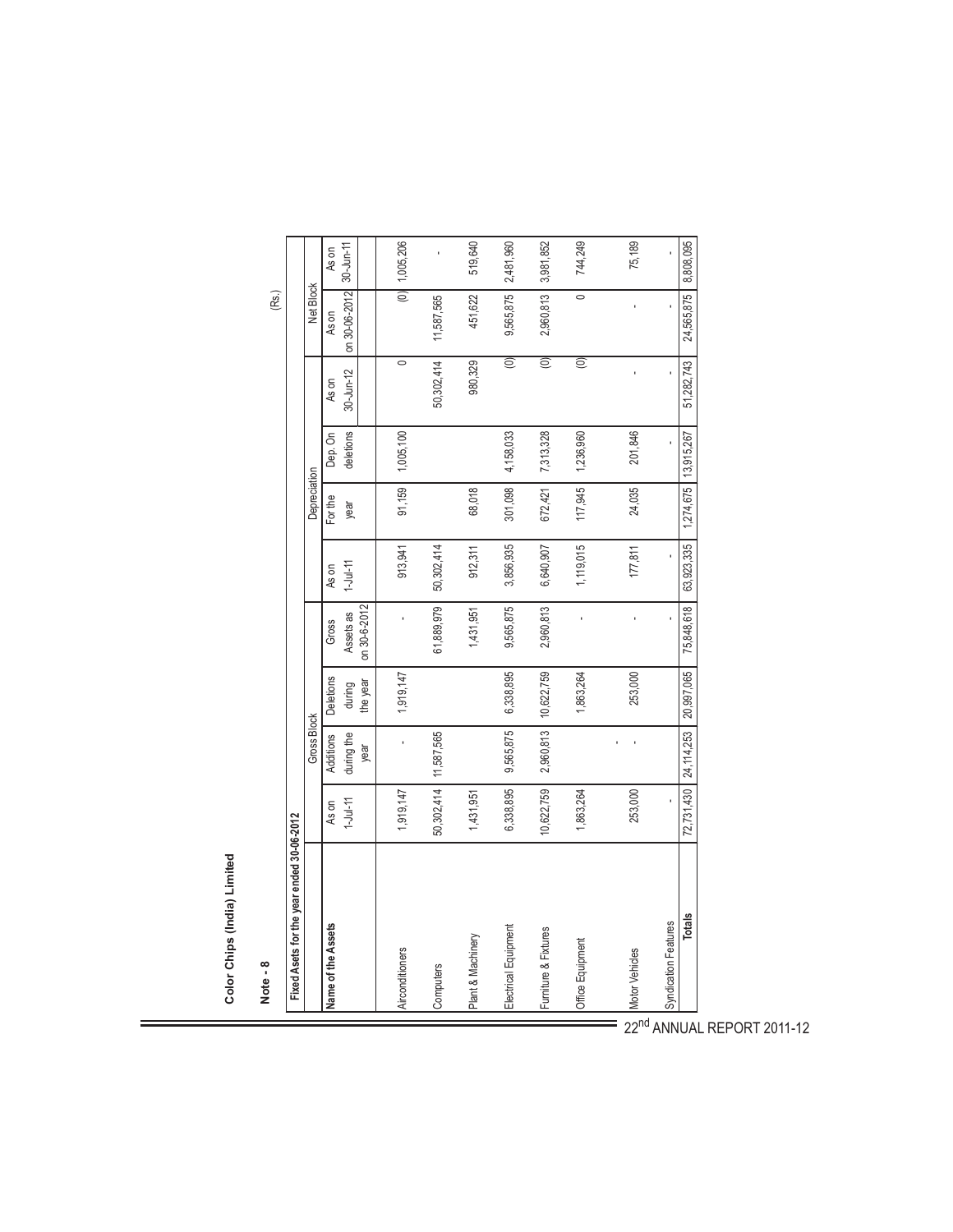# **Notes to Accounts forming part of Financial Statement**

# **1) Notes to Accounts**

# **SHARE CAPITAL**

| <b>Particulars</b>                                                   |                            | As at 30 June, 2012 |                            | As at 30 June, 2011 |
|----------------------------------------------------------------------|----------------------------|---------------------|----------------------------|---------------------|
|                                                                      | <b>Number</b><br>of shares | in Thousands        | <b>Number of</b><br>shares | in Thousands        |
| <b>Authorised</b><br>Equity shares of<br>Rs.10 each<br><b>Issued</b> | 39315000                   | 39315               | 39315000                   | 39315               |
| Equity shares of<br>Rs.10 each                                       | 23962050                   | 23962.05            | 20962050                   | 20962.05            |
| <b>Subscribed</b><br>Equity shares of<br>Rs 10 each/-                | 23962050                   | 23962.05            | 20962050                   | 20962.05            |
| Paid up<br>Equity shares of<br>Rs.10 each fully<br>paid              |                            |                     |                            |                     |
| Equity shares<br>partly paid @<br>Rs2.50/-                           | 23645015<br>317035         | 236450.15<br>792.59 | 20645015<br>317035         | 206450.15<br>792.59 |
| <b>Total</b>                                                         | 23962050                   | 237242.74           | 20962050                   | 207242.74           |

 $\equiv$  22<sup>nd</sup> ANNUAL REPORT 2011-12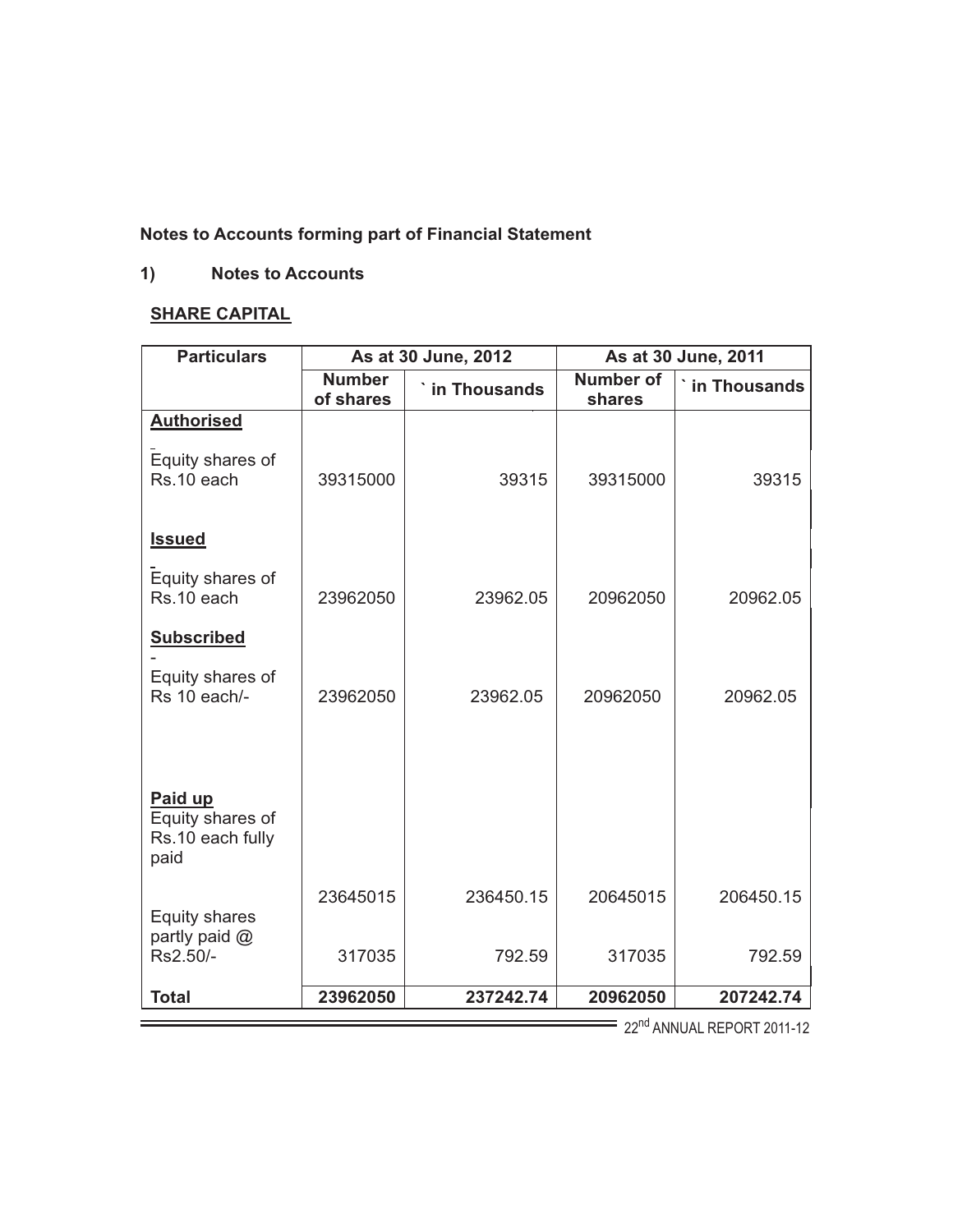|                                                           | As at 30 June 2012    |                          | As at 30 June 2011    |                          |  |
|-----------------------------------------------------------|-----------------------|--------------------------|-----------------------|--------------------------|--|
| <b>Name of Equity</b><br><b>Shareholder</b>               | No. of Shares<br>held | $%$ of<br><b>Holding</b> | No. of Shares<br>held | $%$ of<br><b>Holding</b> |  |
| <b>Ravikaanth</b><br><b>Protfolio Services</b><br>Pvt Ltd | 30,00,000             | 12.52                    | -nil-                 | -nil-                    |  |
|                                                           |                       |                          |                       |                          |  |
|                                                           |                       |                          |                       |                          |  |
|                                                           |                       |                          |                       |                          |  |

# **The Details of Shareholders holding more than 5% shares are set out below:**

The reconciliation of the number of shares outstanding as at Balance Sheet date is set out below:

|                                                    | <b>Equity Shares</b> |              |  |
|----------------------------------------------------|----------------------|--------------|--|
| <b>Particulars</b>                                 | <b>Number</b>        | in Thousands |  |
| Shares outstanding at the beginning<br>of the year | 20962050             | 20962.5      |  |
| Shares Issued during the year                      | 3000000              | 3000         |  |
| <b>Shares Forfeiture</b>                           |                      |              |  |
| Shares bought back during the year                 |                      |              |  |
| Shares outstanding at the end of the<br>year       | 23962050             | 23962.5      |  |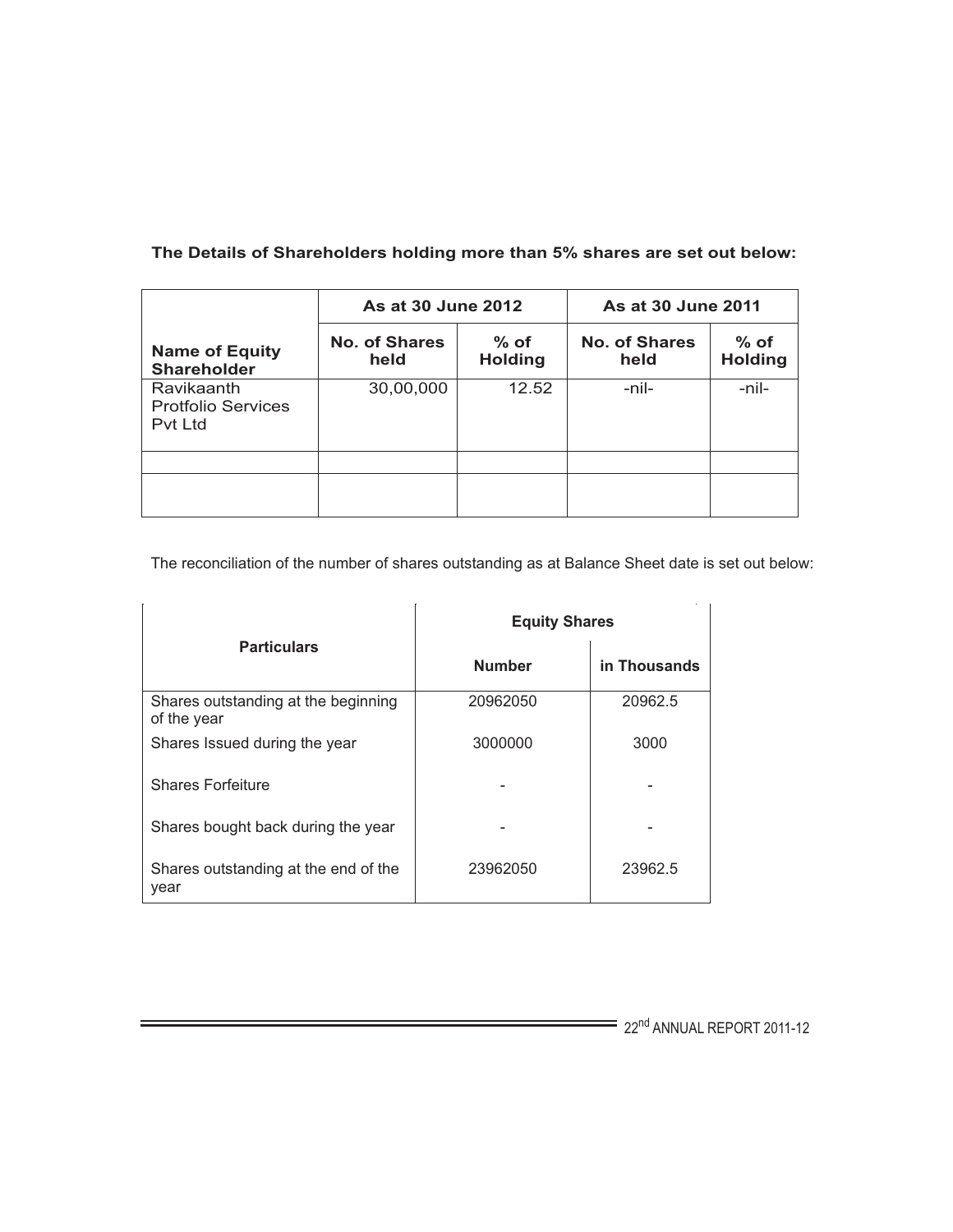# **2) Significant Accounting Policies:**

### **1. Basis of Preparation**

The Financial statements have been prepared to comply with the Accounting Standards notified by Companies (Accounting Standards) Rules,2006 ( as amended) and the relevant provisions of the Companies Act,1956. The financial statements have been prepared under the historical cost convention on accrual basis.

The accounting policies have been consistently applied by the Company and are consistent with those used in the previous year.

During the year ended  $30<sup>th</sup>$  june 2012, the revised schedule VI notified under the Companies Act 1956, has become applicable to the company, for preparation and presentation of its financial statements. The adoption of revised Schedule VI does not impact recognition and measurement principles followed for preparation of financial statements. However, it has significant impact on presentation and disclosures made in the financial statements. The company has also reclassified previous year figures in accordance with the requirements applicable for the current year

### **2. Revenue Recognition**

Income from sale of goods is recognised at the point of dispatch to customers except in the case of consignment agents where the revenue is recognised only after sale is effected by the consignment agent.

#### **3. Fixed Assets**

Fixed Assets are sated at cost of acquisition or construction. Cost comprises of the purchase price and other attributable expenses including cost of borrowings till the date of capitalization of the asset acquired/installed/commissioned

All the expenditure incurred o establishing /setting up of new projects/substantial expansion of existing facilities /creation of new assets is capitalized. Such expenditure to be capitalized includes borrowing/finance costs , direct and indirect expenditure incurred on such assets upto the time they are completed. During the year company has disposed off existing fixed assets such as furniture & fixtures, electronic and electrical equipments, motor vehicles and other office equipment as these assets have become obsolete and have negligible scrap value

#### **4. Depreciation**

Depreciation on fixed assets has been provided on the straight line method and at the rates and in the manner specified in Schedule XIV to the companies Act, 1956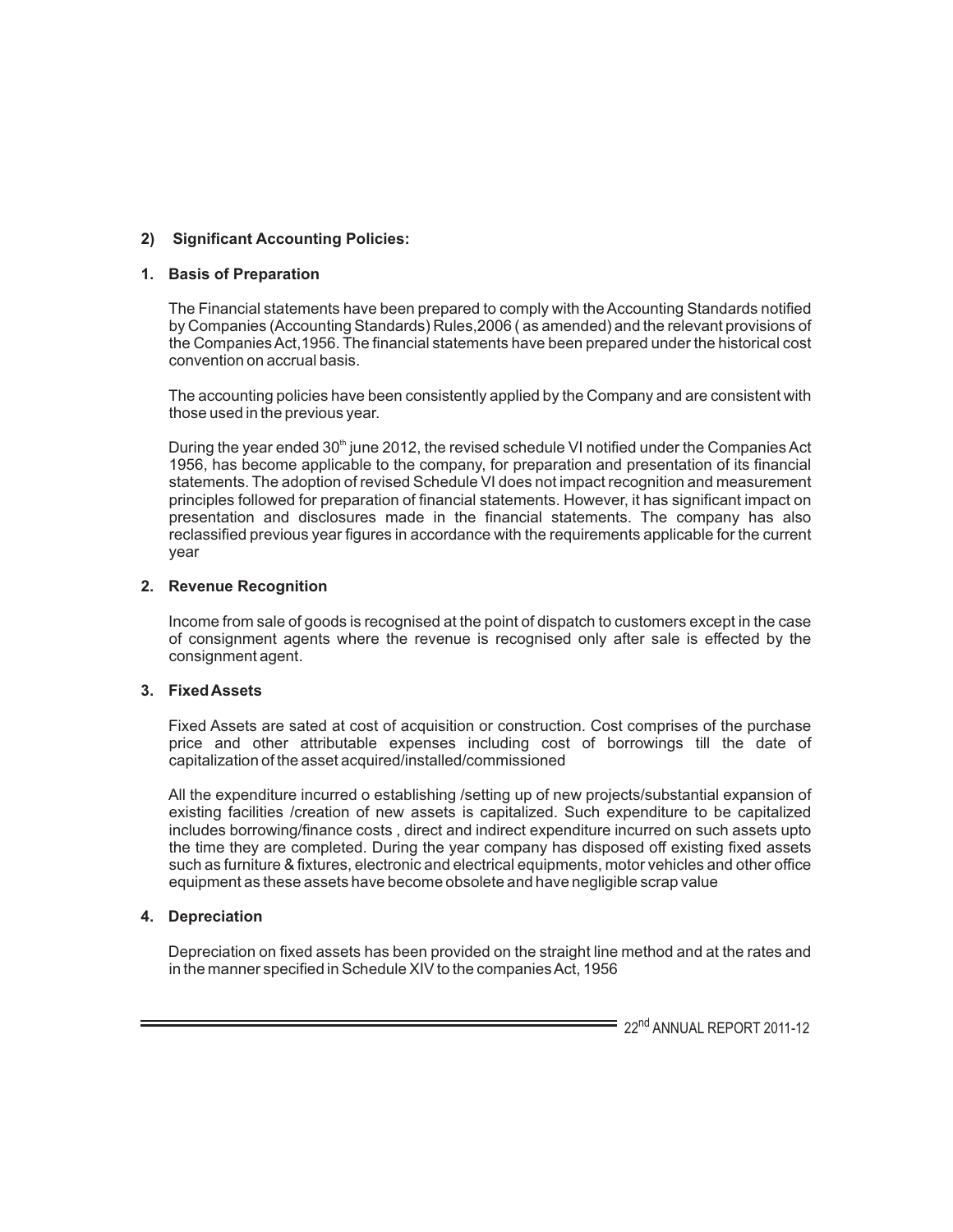#### **5. Investments**

Long term investments are stated at cost. The diminution in the market values of such Investments is not recognised unless it is considered permanent in nature.

Current investments are valued at the cost or market value whichever is lower.

#### **6. Borrowing Costs**

Borrowing costs relating to acquisition of fixed assets which takes substantial period of time to get ready for its intended use are included to the extent they relate to the period till such assets are ready to be put to use. All other borrowing costs are charged to revenue. Borrowing costs consist of interest and other costs that the company incurs in connection with borrowing of funds

#### **7. Inventories**

Items of inventories are measured at lower of cost or net realizable value after providing for obsolescence, if any. Cost comprises of cost of purchase, cost of conversion, and other costs incurred in bringing the inventories to the present location and condition. During the year the value of inventories have been reduced due to expired agreements being written off aggregating to an amount of Rs 9,06,09,969/-

#### **8. Taxes on Income**

#### **a. Current Tax**

Provision for current tax is made for the amount of tax payable in respect of taxable income for the year computed under the provisions of the Income Tax Act, 1961.

### **b. Deferred Tax**

Deferred tax is recognised on timing difference being the difference between taxable income and accounting income that originate in one period and are capable of being reversed in the subsequent period/s, subject to the consideration of prudence

#### **9. Foreign Currency Transactions -Nil-**

#### **10. Provisions, Contingent Liabilities and Contingent Assets.**

 **-Nil-**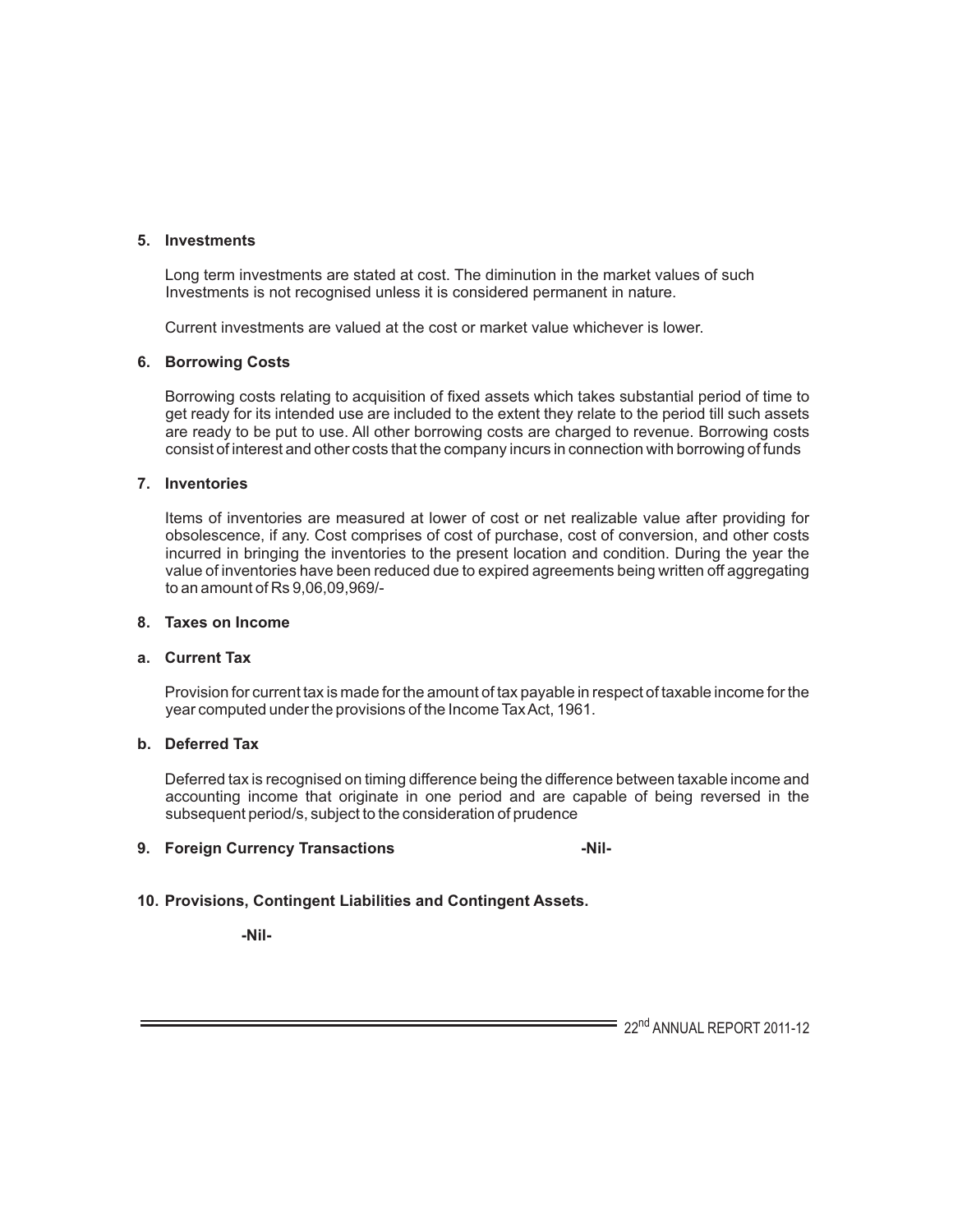# **11. Use of Estimates**

The preparation of financial statements requires estimates and assumptions to be made that affect the reported amount of assets, liabilities, revenues and expenses. The estimates used in preparation and presentation of financial are prudent and reasonable. Actual results could differ from estimates. Ant revision of accounting estimates is recognised prospectively in the current and future periods.

#### **12. Impairment**

The carrying amounts of assets are reviewed at each balance sheet date if there is any indication of impairment based on internal/external factors. An impairment loss will be recognised if the carrying amount of an asset exceeds its estimated recoverable amount. The recoverable amount is greater of asset's net selling price and value in use. In assessing the value in use, the estimated future economic benefits are discounted to the present value of the weighted average cost of capital

## **13. Related Party Disclosure**

#### **A. Relationship**

#### **i) Key Management Personnel**

- a) M Krishnam Raju
- b) D S Subrahmanyam
- c) Penugonda TVM Suresh
- d) R J Sastry

# **B. Enterprises owned or significantly influenced by key management personnel**

- a) Colorchips Animation Park Limited **Associated Enterprise**<br>
b) Colorchips New Media Limited **Associated Enterprise**
- c) Ravikaanth Portfolio Services Private Limited

b) Colorchips New Media Limited **Associated Enterprise**<br>
c) Ravikaanth Portfolio Services Private Limited Associated Enterprise

 **(Rupees in Lacs)**

| <b>Particulars</b>          | <b>CAPL</b> | <b>CCNML</b> | <b>RKPL</b> |
|-----------------------------|-------------|--------------|-------------|
| <b>Purchases</b>            | 332.41      | 160.12       | ۰           |
| <b>Balances Payable</b>     | 1044.01     | -            | 101.00      |
| <b>Balances Receivables</b> | ۰           | 156.00       |             |

 **Sd/- Sd/- Sd/** K.Peddaabbai Penugonda<br>
Membership No: 25036 Managing Director Chinector Chinector Membership No: 25036

Hyderabad Date: 14<sup>th</sup> August 2012

#### **For Karumanchi & Associates For and on behalf of Board of Directors of Charles Charles Charles Color Chips (India) Limited Color Chips (India) Limited**